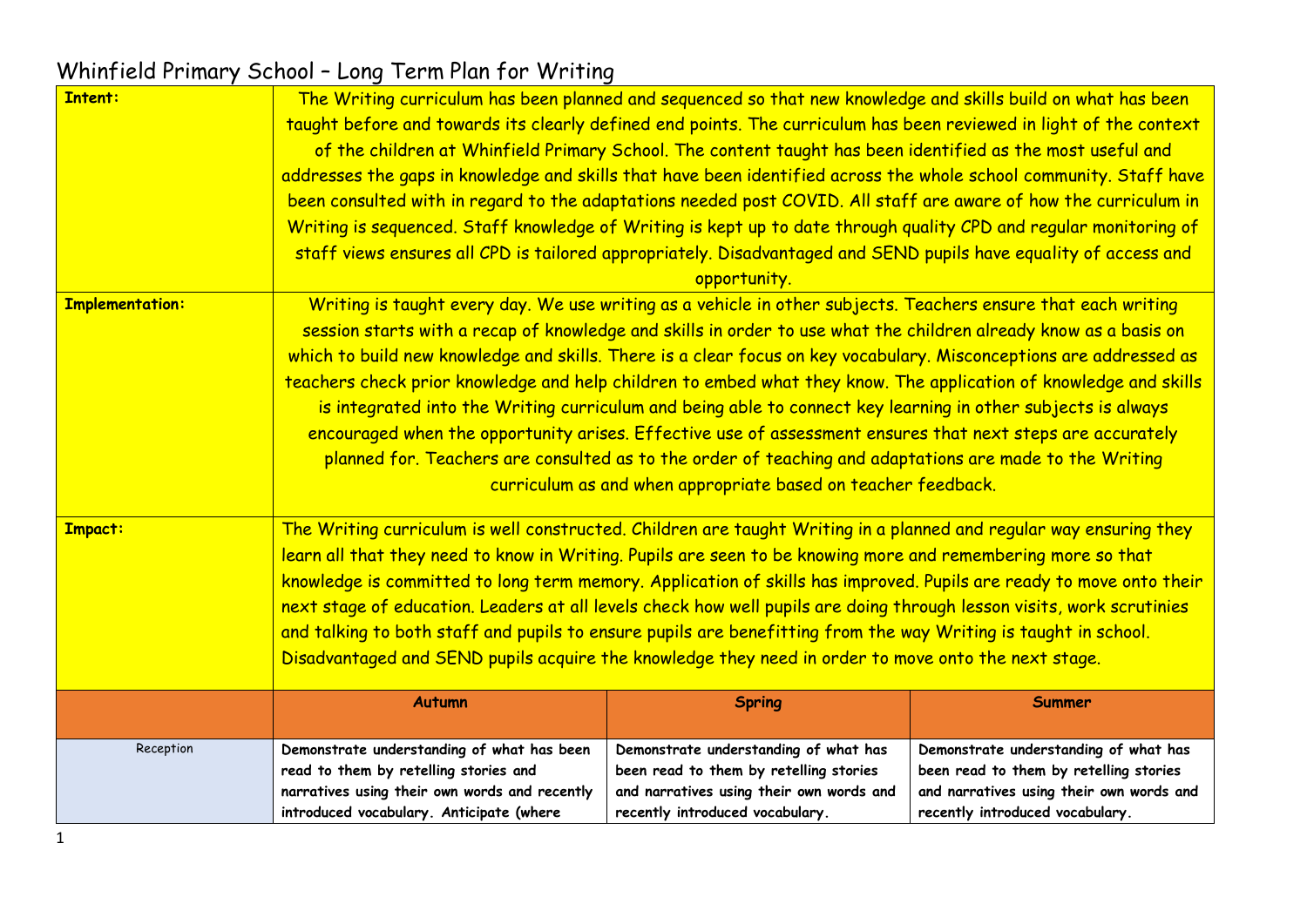| appropriate) key events in stories. Use and<br>understand recently introduced vocabulary<br>during discussions about stories, non-fiction,<br>rhymes and poems and during role play. Re-<br>read books to build up their confidence in<br>word reading, their fluency and their | Anticipate (where appropriate) key<br>events in stories. Use and understand<br>recently introduced vocabulary during<br>discussions about stories, non-fiction,<br>rhymes and poems and during role play.<br>Re-read books to build up their | Anticipate (wh<br>in stories. Use<br>introduced voc<br>about stories,<br>poems and dur<br>books to build |
|---------------------------------------------------------------------------------------------------------------------------------------------------------------------------------------------------------------------------------------------------------------------------------|----------------------------------------------------------------------------------------------------------------------------------------------------------------------------------------------------------------------------------------------|----------------------------------------------------------------------------------------------------------|
| understanding and enjoyment.                                                                                                                                                                                                                                                    | confidence in word reading, their fluency                                                                                                                                                                                                    | word reading,                                                                                            |
|                                                                                                                                                                                                                                                                                 | and their understanding and enjoyment.                                                                                                                                                                                                       | understanding                                                                                            |
| Name recognition<br>Writing letter sounds that are familiar<br>$\bullet$                                                                                                                                                                                                        | Read and write a range of phase 3<br>sounds.                                                                                                                                                                                                 | Say a<br>alphab<br>Form I                                                                                |
| to them ie. Those in their name.                                                                                                                                                                                                                                                | Read words consistent with their                                                                                                                                                                                                             | letter:<br>Begin:                                                                                        |
| Read individual letters by saying the<br>$\bullet$<br>sounds for them.                                                                                                                                                                                                          | phonic knowledge by sound-<br>blending.                                                                                                                                                                                                      | with w<br>letter                                                                                         |
| Forming letters in own name correctly.<br>$\bullet$                                                                                                                                                                                                                             |                                                                                                                                                                                                                                              | capita                                                                                                   |
| Blend sounds into words, so that they<br>$\bullet$<br>can read short words made up of known<br>letter-sound correspondences.                                                                                                                                                    | Read simple phrases made up of<br>words with known letter-sound<br>correspondences.                                                                                                                                                          | Read v<br>phonic<br>blendi                                                                               |
|                                                                                                                                                                                                                                                                                 |                                                                                                                                                                                                                                              | Read c                                                                                                   |
| Read words consistent with their phonic<br>$\bullet$<br>knowledge by sound-blending.                                                                                                                                                                                            | Begin to read aloud simple<br>sentences and books that are                                                                                                                                                                                   | books<br>their p                                                                                         |
| Understand the use of finger spaces<br>$\bullet$<br>and when to use them.                                                                                                                                                                                                       | consistent with their phonic<br>knowledge.                                                                                                                                                                                                   | some 1<br>Readir<br>Phase                                                                                |
| Read simple phrases made up of words<br>$\bullet$<br>with known letter-sound                                                                                                                                                                                                    | Spell words by identifying the<br>sounds and then writing the sound<br>with letter/s.                                                                                                                                                        | Write<br>with k<br>corres                                                                                |
| correspondences.                                                                                                                                                                                                                                                                | Write simple phrases that can be<br>read by others.                                                                                                                                                                                          | letter<br>they h                                                                                         |
| Read Phase 2 Tricky Words.                                                                                                                                                                                                                                                      | Writing of Phase 2 Tricky Words<br>Reading of Phase 3 Tricky Words.                                                                                                                                                                          | makes<br>Form I                                                                                          |
| Write recognisable letters, most of<br>which are correctly formed.                                                                                                                                                                                                              | Say a sound for each letter in the<br>alphabet and at least 10 digraphs.                                                                                                                                                                     | letter:<br>Read c                                                                                        |
| Provision                                                                                                                                                                                                                                                                       |                                                                                                                                                                                                                                              | hooke                                                                                                    |

**Anticipate (where appropriate) key events in stories. Use and understand recently introduced vocabulary during discussions about stories, non-fiction, rhymes and poems and during role play. Re-read books to build up their confidence in word reading, their fluency and their**  and enjoyment.

- sound for each letter in the bet and at least 10 digraphs.
- lower-case and capital is correctly and on the line.
- to write short sentences ords with known soundcorrespondences with a l letter and a full stop.
- words consistent with their knowledge by soundblending.
- aloud simple sentences and that are consistent with phonic knowledge, including tricky words.
- ng and Writing of Phase 2 and 3 Tricky Words
- short sentences with words nown letter-sound spondences using a capital and full stop. Re-read what ave written to check that it sense.
- lower-case and capital is correctly and on the line.
- aloud simple sentences and books that are consistent with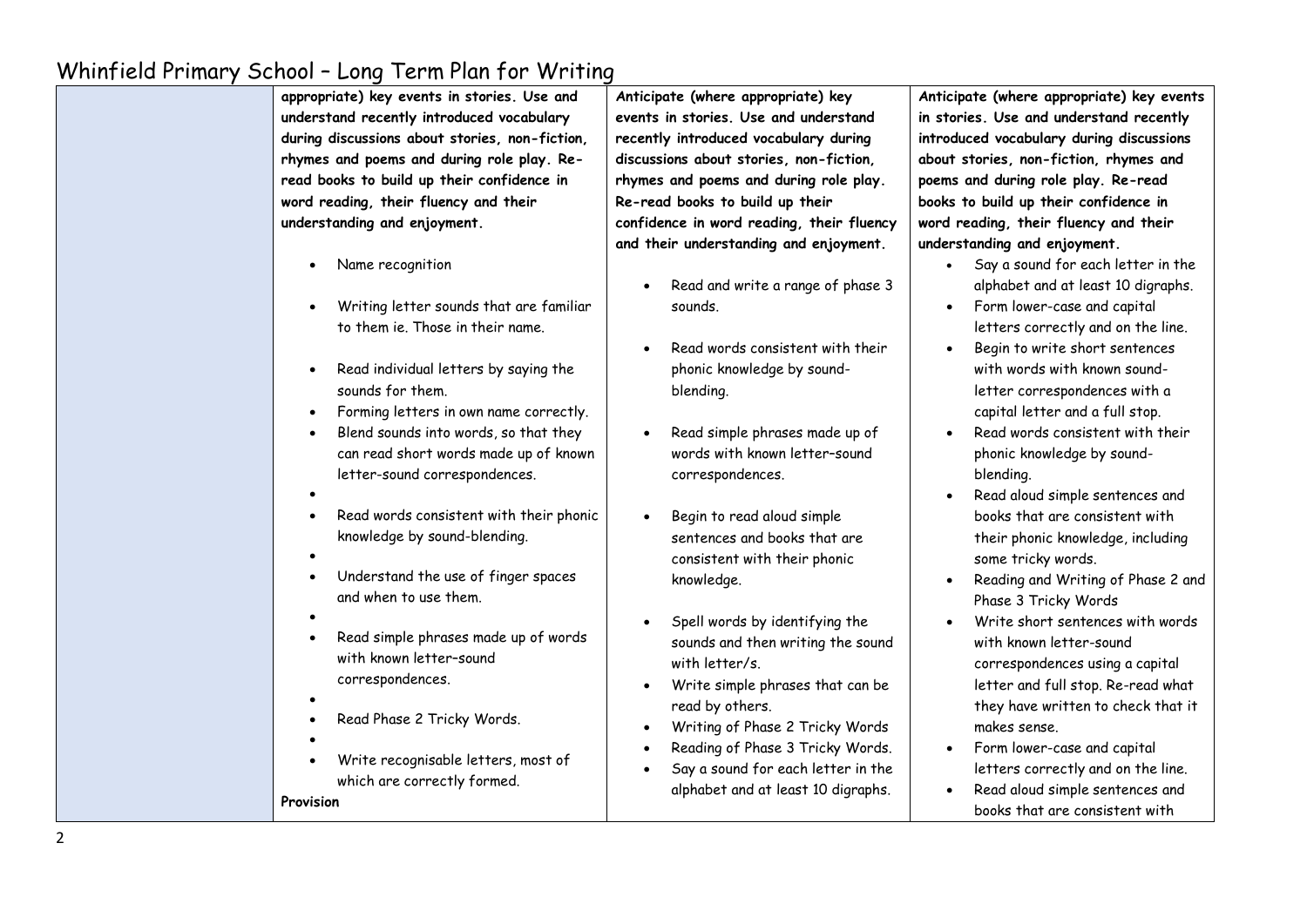| All areas of provision have writing opportunities.<br>All areas of provision are clearly labelled with<br>words to support reading.<br>Reading and Writing enhancements added across                                                                                     | Read words consistent with their<br>$\bullet$<br>phonic knowledge by sound-<br>blending.<br>Read aloud simple sentences and<br>$\bullet$                                                                                                                                    | their phonic knowledge, including<br>some tricky words.<br>Reading of Phase 4 Tricky Words.<br>$\bullet$<br>Provision                                                                                                                                                          |
|--------------------------------------------------------------------------------------------------------------------------------------------------------------------------------------------------------------------------------------------------------------------------|-----------------------------------------------------------------------------------------------------------------------------------------------------------------------------------------------------------------------------------------------------------------------------|--------------------------------------------------------------------------------------------------------------------------------------------------------------------------------------------------------------------------------------------------------------------------------|
| the term linked to phonics phase.<br>Sounds and words clearly displayed around room.<br>Displays to showcase and celebrate reading and<br>writing during provision.<br>Specific areas of provision linked to Literacy:<br>Reading Area- cosy area with books relating to | books that are consistent with<br>their phonic knowledge.<br>Form lower-case and capital<br>$\bullet$<br>letters correctly and on the line.<br>Write simple phrases and captions<br>$\bullet$<br>that can be read by others.<br>Reading and Writing of Phase 2<br>$\bullet$ | All areas of provision have writing<br>opportunities. All areas of provision are<br>clearly labelled with words to support<br>reading. All areas of provision have non-<br>fiction books within them as well as signs<br>and labels.<br>Reading and Writing enhancements added |
| topics as well as some well known stories that<br>children may be familiar with from home.<br>Writing Area-paper, coloured paper, pencils                                                                                                                                | and Phase 3 Tricky Words.<br>Provision                                                                                                                                                                                                                                      | across the term linked to phonics phase.<br>Sounds and words clearly displayed around<br>room.                                                                                                                                                                                 |
| with grips, coloured pencils, think pens, thick<br>crayons<br>Phonics Area-changed weekly to relate to<br>phonics teaching.                                                                                                                                              | All areas of provision have writing<br>opportunities. All areas of provision are<br>clearly labelled with words to support<br>reading. All areas of provision have non-<br>fiction books within them as well as signs                                                       | Sound and tricky word mats in all areas to<br>promote independence.<br>Displays to showcase and celebrate reading<br>and writing during provision.                                                                                                                             |
| Practitioner role<br>Teaching of Literacy Skills and Phonics.                                                                                                                                                                                                            | and labels.<br>Reading and Writing enhancements added<br>across the term linked to phonics phase.                                                                                                                                                                           | Specific areas of provision linked to<br>Literacy:<br>Reading Area- cosy area with books relating                                                                                                                                                                              |
| Promoting a love of stories and reading!<br>Encouraging children to label everything with                                                                                                                                                                                | Sounds and words clearly displayed around<br>room.                                                                                                                                                                                                                          | to topics as well as some well known stories<br>that have been shared across the year.                                                                                                                                                                                         |
| their name. Model writing using our Whinfield<br>preferred handwriting style. Model writing on<br>lines.<br>Plan suitable next steps from observations (eg,                                                                                                              | Sound and tricky word mats in all areas to<br>promote independence.<br>Displays to showcase and celebrate reading<br>and writing during provision.                                                                                                                          | Story sacks and story props introduced<br>within this area. Reading scheme books<br>labelled with children colour group to match<br>ability for independent reading.                                                                                                           |
| made a model in Lego, encourage children to<br>label with their name.)                                                                                                                                                                                                   | Specific areas of provision linked to<br>Literacy:<br>Reading Area- cosy area with books                                                                                                                                                                                    | Writing Area- paper, coloured paper,<br>pencils with grips, coloured pencils, pens,<br>gel pens, lined paper, phonic sheets/tasks,<br>rubbers, sharpeners, envelopes. Post it                                                                                                  |
| Intervention sessions for those who require<br>additional support include:                                                                                                                                                                                               | relating to topics as well as some well<br>known stories that children may be familiar                                                                                                                                                                                      | notes, rulers etc.<br>Phonics Area-changed weekly to relate to<br>phonics teaching.                                                                                                                                                                                            |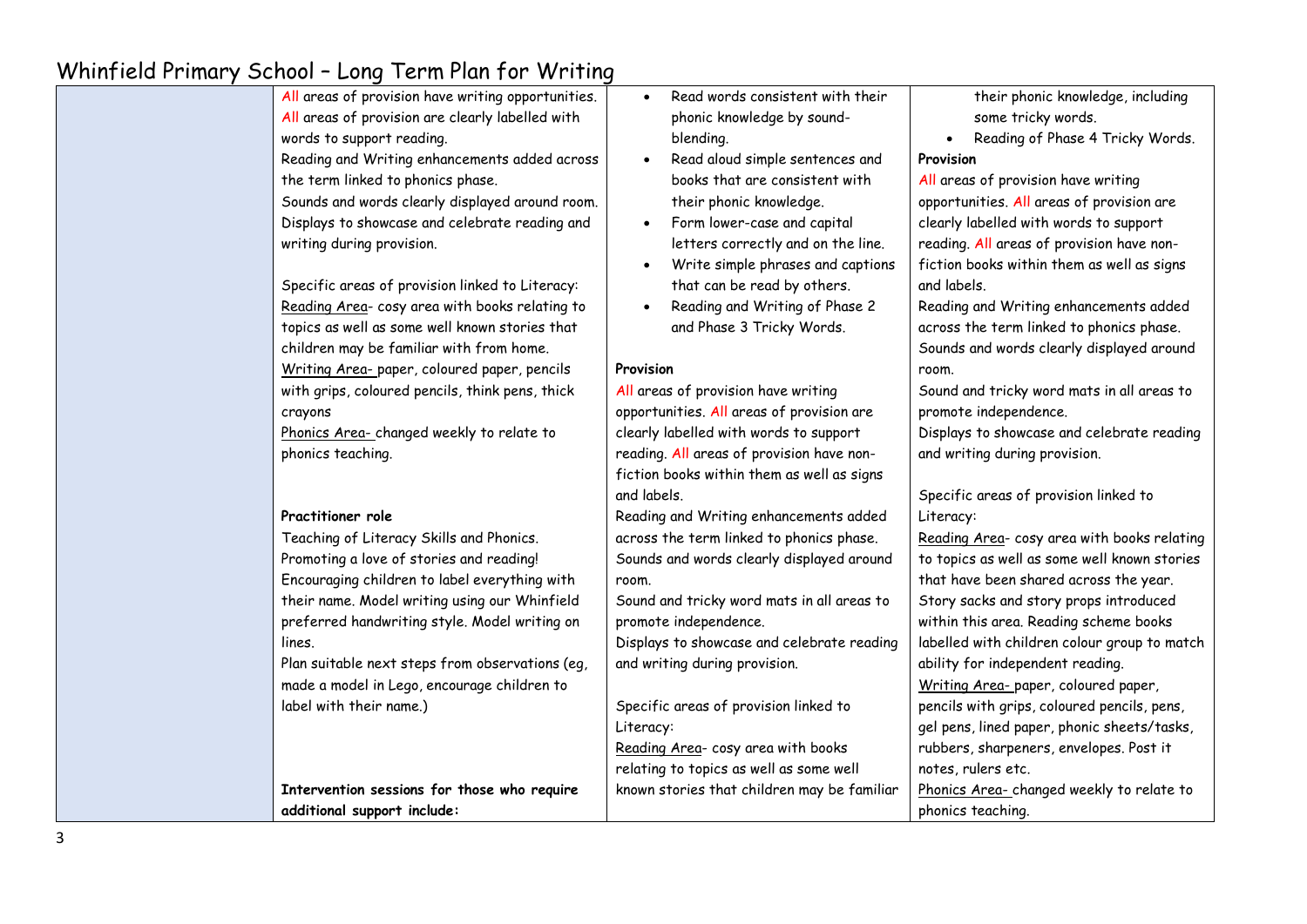|                | 0.0001                                        |                                             |                                               |
|----------------|-----------------------------------------------|---------------------------------------------|-----------------------------------------------|
|                | Name writing                                  | with from home. Story sacks and story       |                                               |
|                | Pencil grip support                           | props introduced within this area.          |                                               |
|                | Fine/gross motor                              | Writing Area- paper, coloured paper,        | Practitioner role                             |
|                | Targeted support during provision             | pencils with grips, coloured pencils, pens, | Teaching of Literacy Skills and Phonics.      |
|                |                                               | crayons, lined paper, phonic sheets/tasks,  | Promoting a love of stories and reading!      |
|                |                                               | rubbers, sharpeners, envelopes.             | Encouraging children to label everything      |
|                |                                               | Phonics Area-changed weekly to relate to    | with their name. Model writing using our      |
|                |                                               | phonics teaching.                           | Whinfield preferred handwriting style.        |
|                |                                               |                                             | Model writing on lines.                       |
|                |                                               | Introduction of Ron the Reading Rat who     | Plan suitable next steps from observations    |
|                |                                               | loves to read!                              | (eg, made a model in Lego, encourage          |
|                |                                               |                                             | children to label with a sentence).           |
|                |                                               | Practitioner role                           | Introduction of voting system for story       |
|                |                                               | Teaching of Literacy Skills and Phonics.    | time                                          |
|                |                                               | Promoting a love of stories and reading!    |                                               |
|                |                                               | Encouraging children to label everything    | interventions for those who require           |
|                |                                               | with their name. Model writing using our    | addition support include:                     |
|                |                                               | Whinfield preferred handwriting style.      | Targeted support during provision. Name       |
|                |                                               | Model writing on lines.                     | writing, pencil grip, fine/gross motor,       |
|                |                                               | Plan suitable next steps from observations  | Launchpad to Literacy. Extra 1:1              |
|                |                                               | (eg, made a model in Lego, encourage        | reading.                                      |
|                |                                               | children to label with a word or caption).  |                                               |
|                |                                               | Interventions for those who require         |                                               |
|                |                                               | addition support include:                   |                                               |
|                |                                               | Targeted support during provision.          |                                               |
|                |                                               | Name writing, pencil grip, fine/gross       |                                               |
|                |                                               | motor, Launchpad to Literacy. Extra 1:1     |                                               |
|                |                                               | reading.                                    |                                               |
|                |                                               |                                             |                                               |
|                |                                               |                                             |                                               |
| Key Vocabulary | Home vocabulary (house, garden, roof, chimney | Emergency                                   | Imagination, story, fiction, non-fiction,     |
|                | etc.)                                         | Help                                        | traditional, tale, information, Once upon a   |
|                | Family names                                  | Uniform                                     | time, Happily ever after, setting,            |
|                |                                               | Job                                         | characters, title. Blurb, Author, illustrator |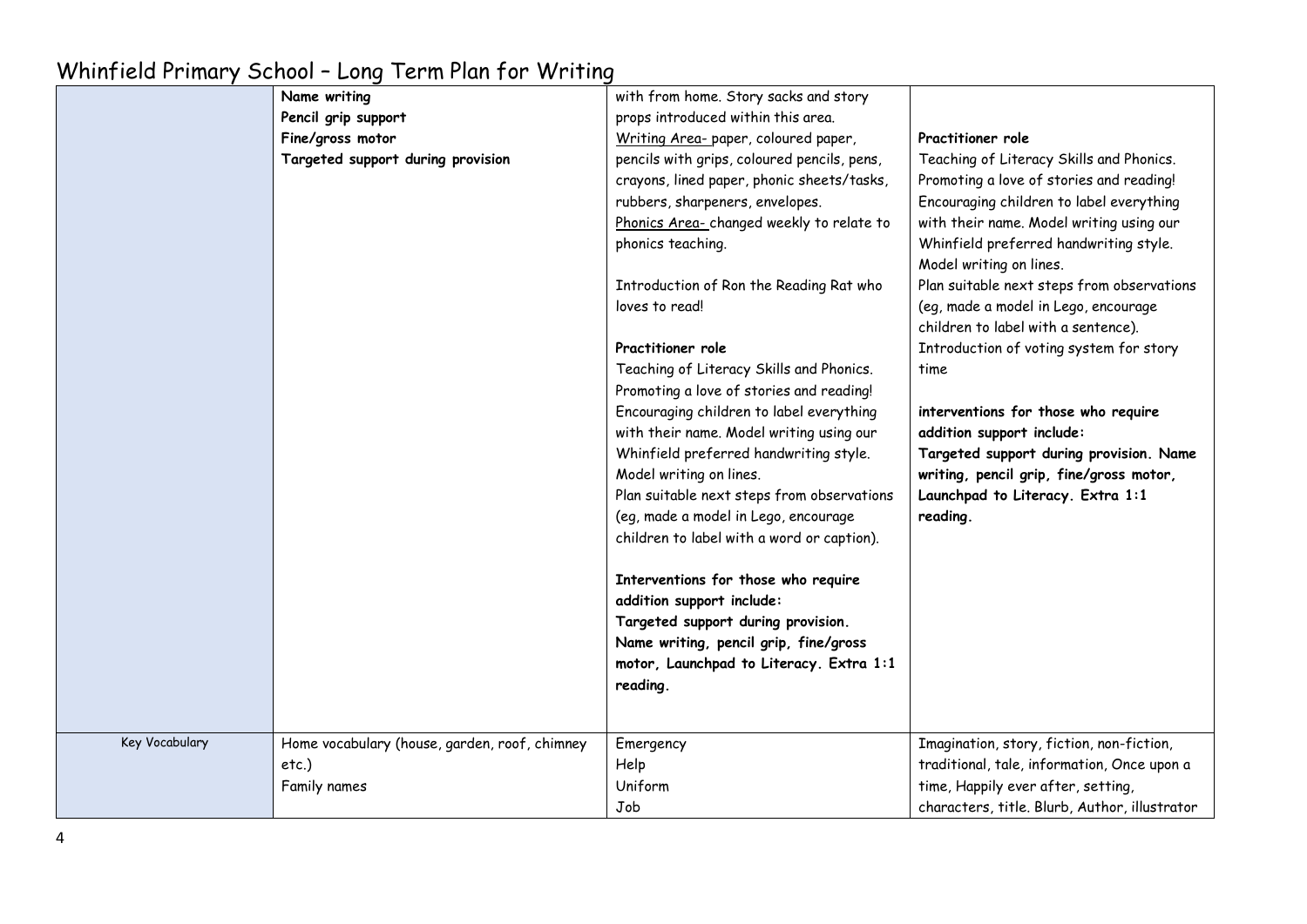|                | School vocabulary (cloakroom, toilet, classroom,   | Vocabulary linked to each profession.              |                                                          |
|----------------|----------------------------------------------------|----------------------------------------------------|----------------------------------------------------------|
|                | aprons etc.)                                       | Building on town, street and intro of city,        | Summer-temperature, sun hat, cream,                      |
|                | Town vocabulary (street, roads, busy, traffic      | society etc.                                       | sunbathe, burn etc.                                      |
|                | etc.                                               |                                                    | Planet, earth country, city, town, travel,               |
|                |                                                    | Spring - season, grow, changing, senses            | climate, culture, habitats, animals                      |
|                | Autumn (leaves, tree, hibernation, season,         | Grow, plant, roots, leaves, life-cycle, soil,      |                                                          |
|                | Harvest, senses etc.)                              | vegetables, caterpillar, egg, chrysalis,           | Plastic, recycle, ocean, sea, impact, climate            |
|                | Anti-Bullying-Kindness, friendship, bully etc.     | cocoon, butterfly, antenna, nectar pollen,         | change, sea creatures.                                   |
|                | Diwali- Celebration, diwa lamp, festival etc.      | honey, hive, colonies                              |                                                          |
|                | Fireworks, sparkler, safety etc.                   |                                                    |                                                          |
|                |                                                    | Farm vocab - animals and their babies,             |                                                          |
|                | Winter- seasons, frost, freezing/melting etc.      | tractor, sow, field, crops, animals,               |                                                          |
|                | Christmas vocabulary- Jesus, Mary, carpenter,      | supermarket                                        |                                                          |
|                | angel, frankincense, gold, myrrh, manger etc.      |                                                    |                                                          |
|                |                                                    |                                                    |                                                          |
| Year 1         | Becoming independent writers using our phonic      | Story writing - The Dirty Great Dinosaur -         | Non-fiction - Tourist Information Leaflet -              |
|                | knowledge.                                         | Martin Waddell                                     | Linked to Geography - The united Kingdom                 |
|                |                                                    |                                                    | Story writing - George and The Dragon                    |
|                |                                                    | Biography - Mary Anning -                          | Using Time conjunctions - Hamish the Highland            |
|                |                                                    | Female Palaeontologist                             | Cow                                                      |
|                | Non-fiction Instructions - Jam Sandwich            |                                                    | Re-count - Barnaby Bear visits Edinburgh                 |
|                |                                                    | Letter writing - Dear Dinosaur by<br>Chae Strathie | Using Conjunctions - Fin McColl- The Giant's<br>Causeway |
|                | Story writing - Billy Goats Gruff                  |                                                    | Book reviews- Using our favourite books                  |
|                |                                                    | What is a Question - Andy the Dinosaur Expert      | Character description - Beatrix Potter - Peter           |
|                | Re-count - Christmas Story                         | that works at the National History Museum -        | Rabbit - Linked to History                               |
|                |                                                    | Emails                                             | Story writing - tom Kitten                               |
|                | Non-Fiction - linked to History Topic - Toys       |                                                    | Letter writing - Click Clack Moo Cow That Type           |
|                | Letter writing - Letter to Santa                   | Character description - Class Three all at Sea -   | Instructions - Silly Billy - Anthony Browne              |
|                |                                                    | Pirates                                            | Non-fiction - information booklet - Mini-beasts -        |
|                |                                                    |                                                    | Liked to science.                                        |
| Key vocabulary | Capital letter, full stop, proper noun, adjective, | Question mark, exclamation mark, suffix            | Consolidate vocab from autumn and spring term            |
|                | phoneme, grapheme                                  |                                                    |                                                          |
| Prior learning | Demonstrate understanding of what has been         | Demonstrate understanding of what has              | Demonstrate understanding of what has                    |
|                | read to them by retelling stories and              | been read to them by retelling stories             | been read to them by retelling stories                   |
|                | narratives using their own words and recently      | and narratives using their own words and           | and narratives using their own words and                 |
|                |                                                    |                                                    |                                                          |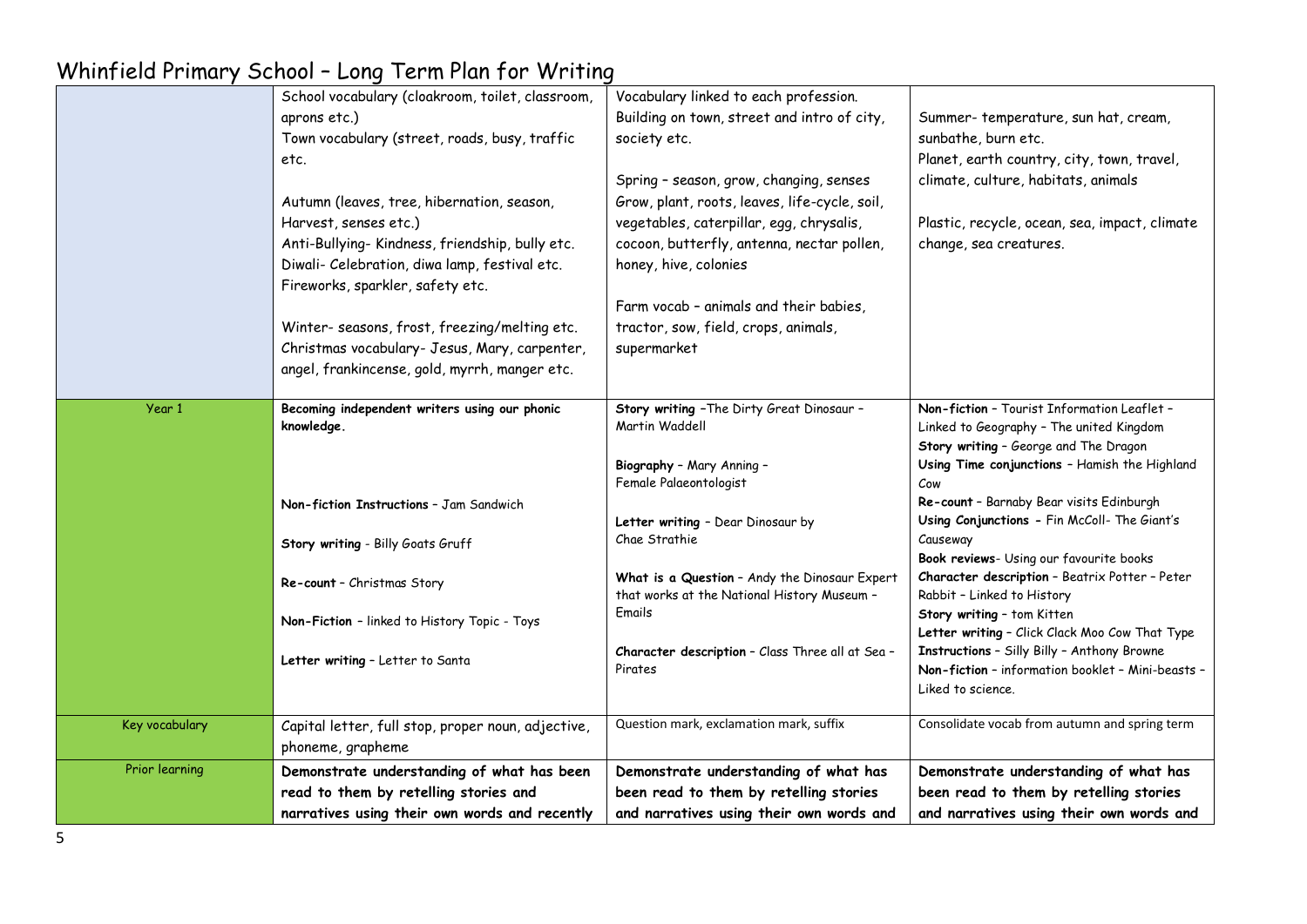|                       | introduced vocabulary. Anticipate (where<br>appropriate) key events in stories. Use and<br>understand recently introduced vocabulary<br>during discussions about stories, non-fiction,<br>rhymes and poems and during role play. Re-<br>read books to build up their confidence in<br>word reading, their fluency and their<br>understanding and enjoyment. | recently introduced vocabulary.<br>Anticipate (where appropriate) key<br>events in stories. Use and understand<br>recently introduced vocabulary during<br>discussions about stories, non-fiction,<br>rhymes and poems and during role play.<br>Re-read books to build up their<br>confidence in word reading, their fluency<br>and their understanding and enjoyment. | recently introduced vocabulary.<br>Anticipate (where appropriate) key events<br>in stories. Use and understand recently<br>introduced vocabulary during discussions<br>about stories, non-fiction, rhymes and<br>poems and during role play. Re-read<br>books to build up their confidence in<br>word reading, their fluency and their<br>understanding and enjoyment.                                                                                                                                      |
|-----------------------|-------------------------------------------------------------------------------------------------------------------------------------------------------------------------------------------------------------------------------------------------------------------------------------------------------------------------------------------------------------|------------------------------------------------------------------------------------------------------------------------------------------------------------------------------------------------------------------------------------------------------------------------------------------------------------------------------------------------------------------------|-------------------------------------------------------------------------------------------------------------------------------------------------------------------------------------------------------------------------------------------------------------------------------------------------------------------------------------------------------------------------------------------------------------------------------------------------------------------------------------------------------------|
| Year <sub>2</sub>     | Fiction - Elmer story writing<br>Recount Fiction -<br>Tiger Child.<br>Letter writing - The Whale and the Snail<br>Recounts<br>Fiction -<br>How Rabbit Stole Fire.<br>Non-Fiction Writing - linked to science work<br>(Materials)<br>Easter writing<br><b>Instructions Writing -</b><br>How to Turn a Teacher into a Frog<br><b>Handwriting Practice</b>     | Recount linked to science.<br>Non - Fiction linked to History topic.<br>Instructions Writing - How to Turn Your<br>Teacher into a Frog<br>Poetry - I like<br>I Want to<br>Paint a Rainbow<br>Fiction - Falling Down a Hole<br><b>Handwriting Practice</b>                                                                                                              | Fiction -<br>Magic Paintbrush.<br>Shrinking story<br>The Twits - character descriptions and setting<br>Describing a setting (Pobble pic)<br>Handa's surprise - writing descriptive sentences<br>to match the pic of the story<br>Poetry<br>Tongue Twisters/Riddles<br>I like Senses Poem<br>I Want to Paint<br><b>Rainbow Poem</b><br>Non-Fiction - writing about Nairobi<br>Writing about First Aid<br>Mini-beast facts<br>Kenya facts<br>writing instructions for a Puppet<br><b>Handwriting Practice</b> |
| Key vocabulary        | Narrative, full stop, capital letter, phoneme, grapheme                                                                                                                                                                                                                                                                                                     | Question mark, coordination conjunction,<br>subordination conjunction, tense, edit, suffix                                                                                                                                                                                                                                                                             | Consolidate vocab from autumn and spring term                                                                                                                                                                                                                                                                                                                                                                                                                                                               |
| <b>Prior learning</b> | Working towards in Year 1<br>To use a capital letter at the<br>$\bullet$<br>beginning of a sentence.                                                                                                                                                                                                                                                        | Working towards in Year 1<br>• To use a capital letter at the<br>beginning of a sentence.                                                                                                                                                                                                                                                                              | Working at the expected level at<br>Year 1 meeting all of the objectives<br>below<br>To use a question mark<br>$\bullet$                                                                                                                                                                                                                                                                                                                                                                                    |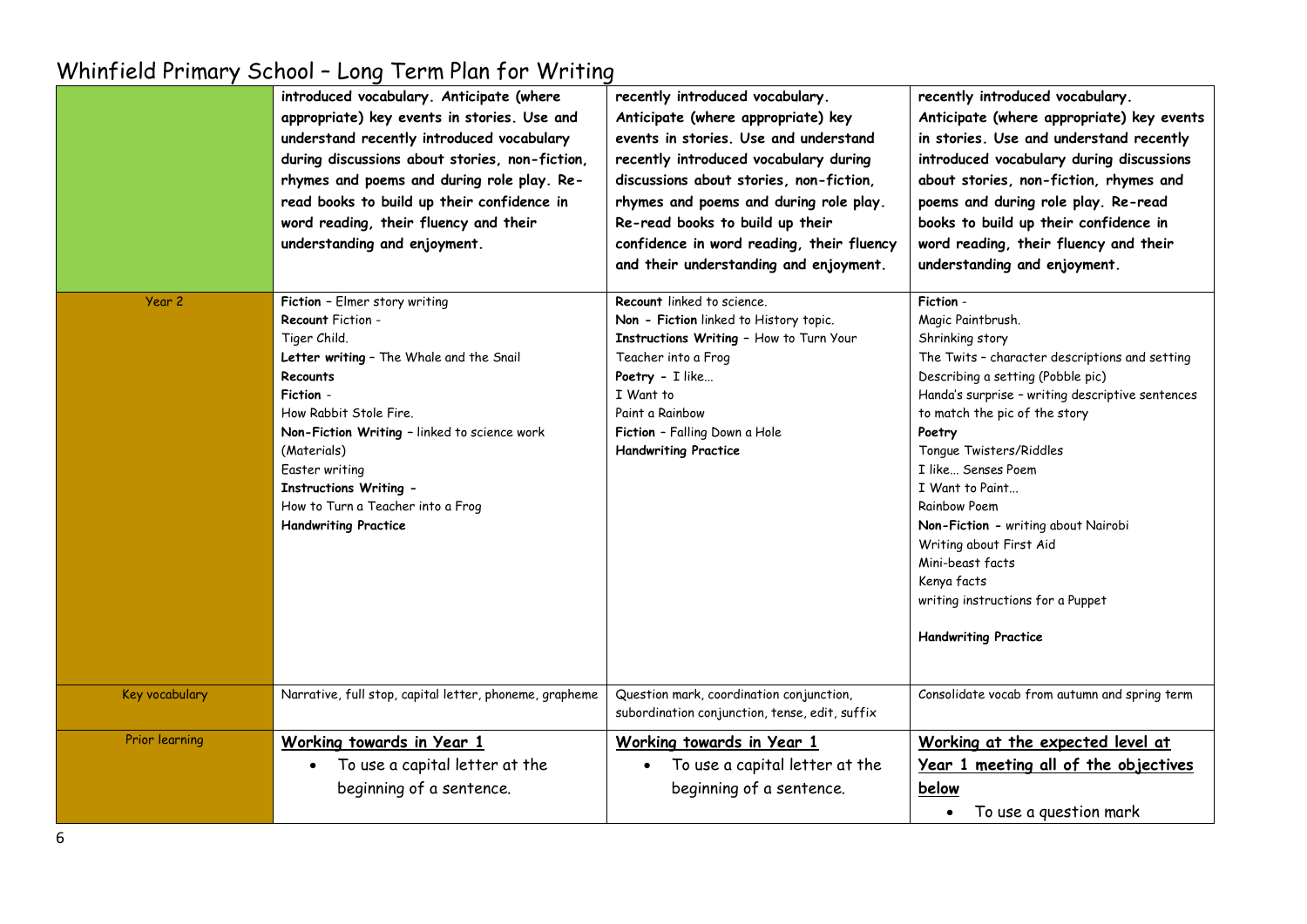| To use a full stop at the end of a<br>$\bullet$<br>sentence<br>To use capital letters for proper<br>$\bullet$<br>nouns<br>To use the personal pronoun 'I'<br>To use adjectives to describe<br>nouns.<br>To use simple sentence structures<br>$\bullet$<br>which may be repetitive.<br>To form lowercase/capital letters<br>$\bullet$<br>in the correct direction starting<br>and finishing in the right place | To use a full stop at the end of<br>$\bullet$<br>a sentence<br>To use capital letters for<br>proper nouns<br>To use the personal pronoun 'I'<br>To use adjectives to describe<br>nouns.<br>To use simple sentence<br>structures which may be<br>repetitive.<br>To form lowercase/capital<br>letters in the correct direction                                                                                                                                | To use an exclamation mark<br>To join words using 'and'<br>To use 'but' or 'because' to<br>connect ideas<br>To begin to use a wider variety<br>of sentence openers such as<br>first, next, after that<br>To write using appropriate<br>features for the text type.<br>To edit their writing to check<br>it makes sense and suggest<br>changes to improve.                                                                                                                                                                             |
|---------------------------------------------------------------------------------------------------------------------------------------------------------------------------------------------------------------------------------------------------------------------------------------------------------------------------------------------------------------------------------------------------------------|-------------------------------------------------------------------------------------------------------------------------------------------------------------------------------------------------------------------------------------------------------------------------------------------------------------------------------------------------------------------------------------------------------------------------------------------------------------|---------------------------------------------------------------------------------------------------------------------------------------------------------------------------------------------------------------------------------------------------------------------------------------------------------------------------------------------------------------------------------------------------------------------------------------------------------------------------------------------------------------------------------------|
| To leave finger spaces between<br>words<br>Spell the some of the first 100<br>$\bullet$<br>words correctly<br>To spell some words containing<br>$\bullet$<br>previously taught phonemes<br>accurately.                                                                                                                                                                                                        | starting and finishing in the<br>right place<br>To leave finger spaces between<br>words<br>Spell the some of the first 100<br>words correctly<br>To spell some words containing<br>previously taught phonemes<br>accurately.<br>Working at the expected level at<br>Year 1<br>Meeting some of the objectives<br>below<br>To use a question mark<br>To use an exclamation mark<br>To join words using 'and'<br>To use 'but' or 'because' to<br>connect ideas | To form lowercase/capital<br>letters in the correct direction<br>starting and finishing in the<br>right place<br>Spell the vast majority of the<br>first 100 words correctly<br>To use 's' and 'es' to form<br>regular plurals correctly.<br>To add the suffixes 'ing', 'ed<br>and 'er' 'est' to root words<br>Working at Greater depth level at<br>Year 2. Some children will be able<br><u>to</u><br>To write sentences to create<br>short narrative and non-fiction<br>texts that are consistent in<br>their features and purpose. |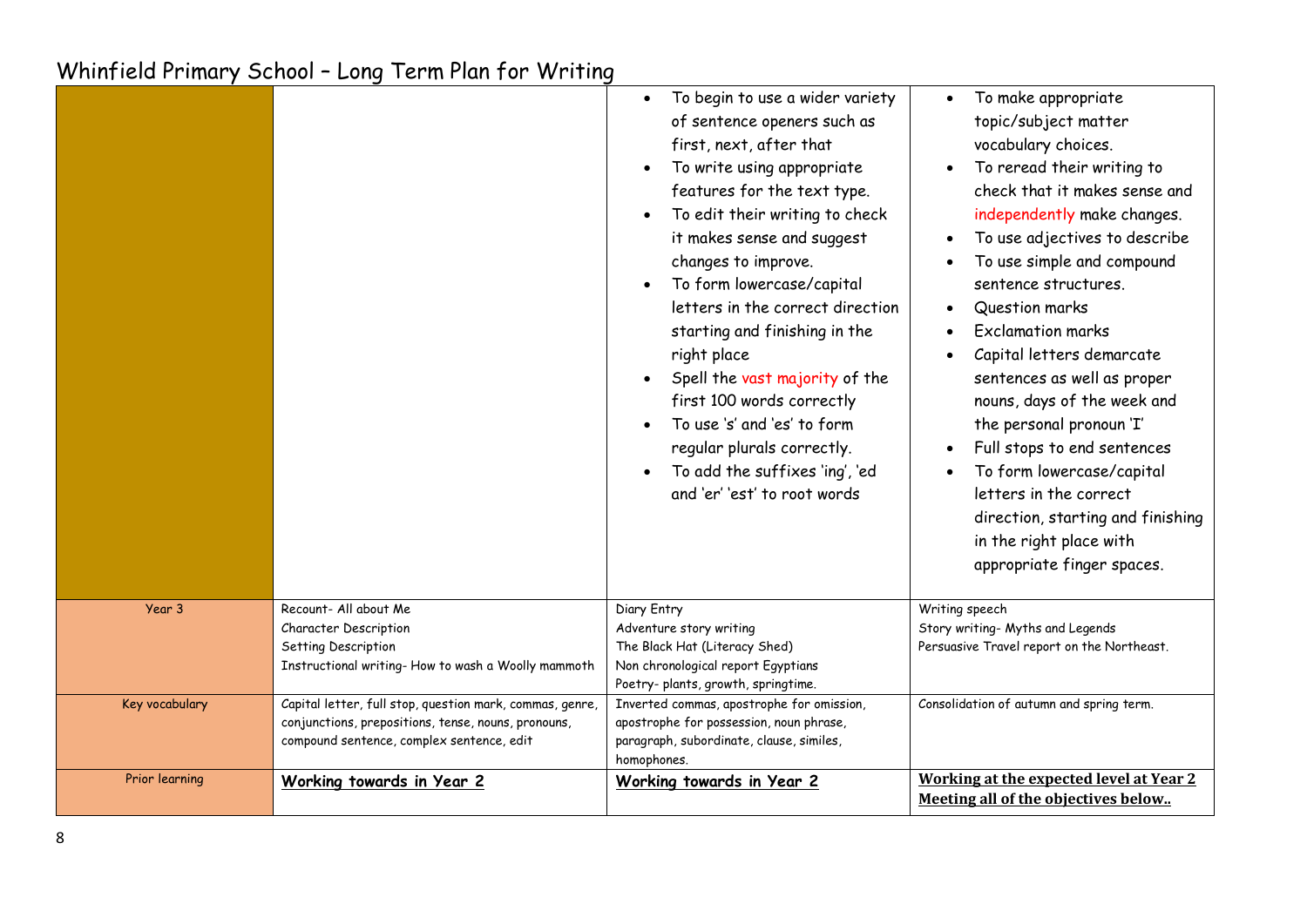| $\bullet$<br>$\bullet$<br>$\bullet$<br>$\bullet$<br>words*<br>$\bullet$ | To write sentences that are<br>sequenced to form a short<br>narrative (real or fictional)<br>To demarcate some sentences with<br>capital letters and full stops<br>To segment spoken words into<br>phonemes and represent these by<br>graphemes, spelling some words<br>correctly and making phonically-<br>plausible attempts at others<br>To spell some common exception<br>To form lower-case letters in the<br>correct direction, starting and<br>finishing in the right place<br>To form lower-case letters of the<br>correct size relative to one another<br>in some of their writing<br>To use spacing between words | To write sentences that are<br>$\bullet$<br>sequenced to form a short<br>narrative (real or fictional)<br>To demarcate some sentences<br>$\bullet$<br>with capital letters and full<br>stops<br>To segment spoken words into<br>phonemes and represent these<br>by graphemes, spelling some<br>words correctly and making<br>phonically-plausible attempts<br>at others<br>To spell some common<br>exception words*<br>To form lower-case letters in<br>the correct direction, starting<br>and finishing in the right place<br>To form lower-case letters of<br>$\bullet$<br>the correct size relative to one<br>another in some of their<br>writing<br>To use spacing between words<br>Working at the expected level at Year 2<br>Meeting some of the objectives below<br>To write simple, coherent<br>$\bullet$<br>narratives about personal<br>experiences and those of<br>others (real or fictional)<br>To write about real events,<br>recording these simply and<br>clearly | To write simple, coherent<br>narratives about personal<br>experiences and those of<br>others (real or fictional)<br>To write about real events,<br>recording these simply and<br>clearly<br>To demarcate most sentences<br>in their writing with capital<br>letters and full stops, and use<br>question marks correctly when<br>required<br>To use present and past tense<br>mostly correctly and<br>consistently<br>To use co-ordination (e.g. or /<br>and / but) and some<br>subordination (e.g. when / if /<br>that / because) to join clauses<br>To segment spoken words into<br>phonemes and represent these<br>by graphemes, spelling many of<br>these words correctly and<br>making phonically-plausible<br>attempts at others<br>To spell many common<br>exception words*<br>To form capital letters and<br>digits of the correct size,<br>orientation and relationship to |
|-------------------------------------------------------------------------|-----------------------------------------------------------------------------------------------------------------------------------------------------------------------------------------------------------------------------------------------------------------------------------------------------------------------------------------------------------------------------------------------------------------------------------------------------------------------------------------------------------------------------------------------------------------------------------------------------------------------------|----------------------------------------------------------------------------------------------------------------------------------------------------------------------------------------------------------------------------------------------------------------------------------------------------------------------------------------------------------------------------------------------------------------------------------------------------------------------------------------------------------------------------------------------------------------------------------------------------------------------------------------------------------------------------------------------------------------------------------------------------------------------------------------------------------------------------------------------------------------------------------------------------------------------------------------------------------------------------------|------------------------------------------------------------------------------------------------------------------------------------------------------------------------------------------------------------------------------------------------------------------------------------------------------------------------------------------------------------------------------------------------------------------------------------------------------------------------------------------------------------------------------------------------------------------------------------------------------------------------------------------------------------------------------------------------------------------------------------------------------------------------------------------------------------------------------------------------------------------------------------|
|-------------------------------------------------------------------------|-----------------------------------------------------------------------------------------------------------------------------------------------------------------------------------------------------------------------------------------------------------------------------------------------------------------------------------------------------------------------------------------------------------------------------------------------------------------------------------------------------------------------------------------------------------------------------------------------------------------------------|----------------------------------------------------------------------------------------------------------------------------------------------------------------------------------------------------------------------------------------------------------------------------------------------------------------------------------------------------------------------------------------------------------------------------------------------------------------------------------------------------------------------------------------------------------------------------------------------------------------------------------------------------------------------------------------------------------------------------------------------------------------------------------------------------------------------------------------------------------------------------------------------------------------------------------------------------------------------------------|------------------------------------------------------------------------------------------------------------------------------------------------------------------------------------------------------------------------------------------------------------------------------------------------------------------------------------------------------------------------------------------------------------------------------------------------------------------------------------------------------------------------------------------------------------------------------------------------------------------------------------------------------------------------------------------------------------------------------------------------------------------------------------------------------------------------------------------------------------------------------------|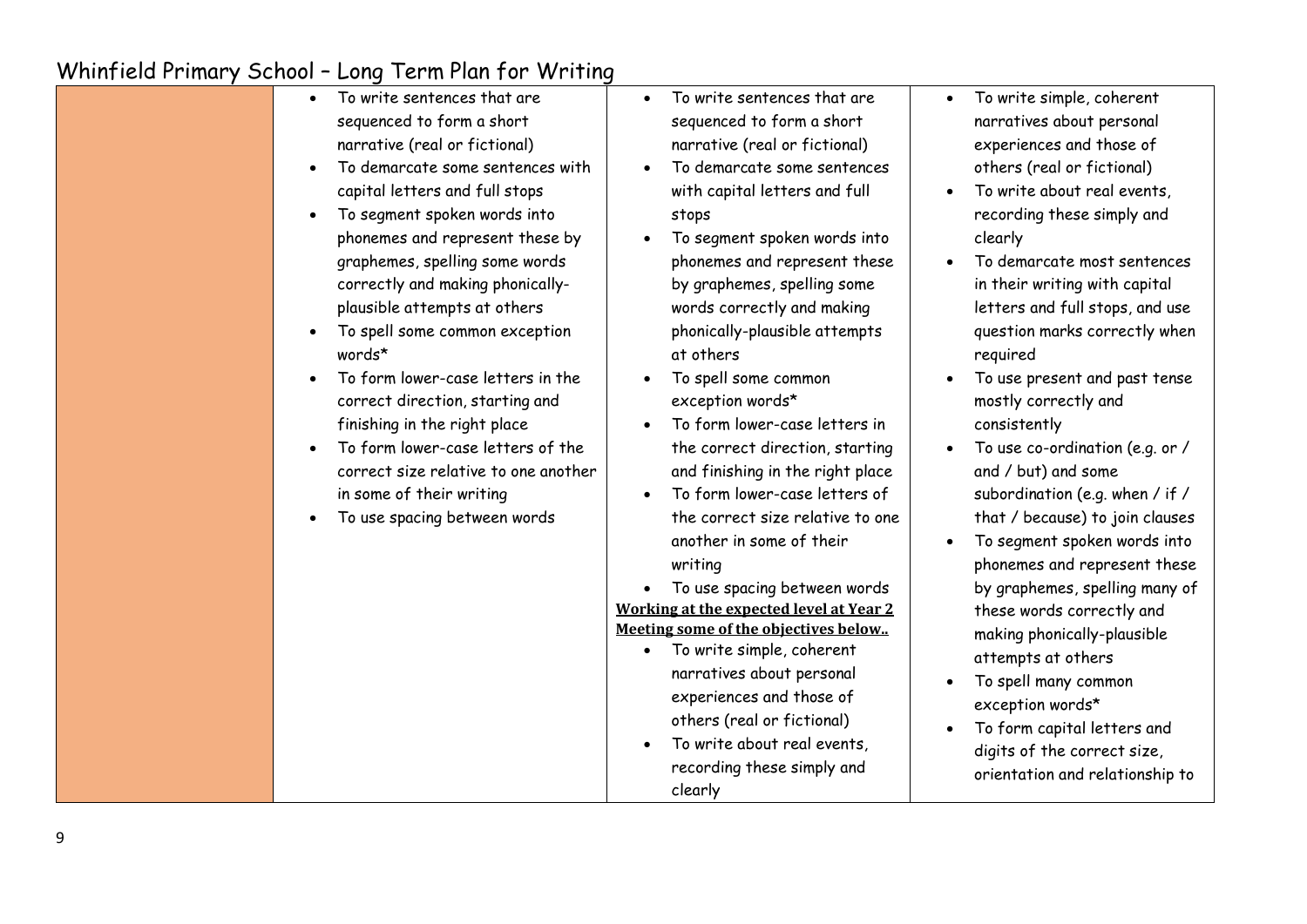| Year 4 | Videos - as stimulus for writing: Something | To demarcate most sentences<br>in their writing with capital<br>letters and full stops, and use<br>question marks correctly when<br>required<br>To use present and past tense<br>mostly correctly and<br>consistently<br>To use co-ordination (e.g. or /<br>and / but) and some<br>subordination (e.g. when / if /<br>that / because) to join clauses<br>To segment spoken words into<br>phonemes and represent these<br>by graphemes, spelling many of<br>these words correctly and<br>making phonically-plausible<br>attempts at others<br>To spell many common<br>exception words*<br>To form capital letters and<br>digits of the correct size,<br>orientation and relationship to<br>one another and to lower-case<br>letters<br>To use spacing between words<br>that reflects the size of the<br>letters.<br>Videos - as stimulus for writing: Invasions! | one another and to lower-case<br>letters<br>To use spacing between words<br>that reflects the size of the<br>letters.<br>Working at Greater depth level at Year<br>2. Some children will be able to<br>To write effectively and<br>$\bullet$<br>coherently for different<br>purposes, drawing on their<br>reading to inform the<br>vocabulary and grammar of<br>their writing<br>To make simple additions,<br>revisions and proof-reading<br>corrections to their own writing<br>To use the punctuation taught<br>at key stage 1 mostly correctly.<br>To spell most common<br>exception words*<br>To add suffixes to spell most<br>words correctly in their writing<br>(e.g. -ment, -ness, -ful, -less, -<br>$Iy)^*$<br>To use the diagonal and<br>horizontal strokes needed to<br>join some letters.<br>Videos - as stimulus for writing: Adventures are |
|--------|---------------------------------------------|-----------------------------------------------------------------------------------------------------------------------------------------------------------------------------------------------------------------------------------------------------------------------------------------------------------------------------------------------------------------------------------------------------------------------------------------------------------------------------------------------------------------------------------------------------------------------------------------------------------------------------------------------------------------------------------------------------------------------------------------------------------------------------------------------------------------------------------------------------------------|-----------------------------------------------------------------------------------------------------------------------------------------------------------------------------------------------------------------------------------------------------------------------------------------------------------------------------------------------------------------------------------------------------------------------------------------------------------------------------------------------------------------------------------------------------------------------------------------------------------------------------------------------------------------------------------------------------------------------------------------------------------------------------------------------------------------------------------------------------------|
|        | fishy, Marshmallow & The Ridge              | Non-Fiction Writing: Europe, States of matter                                                                                                                                                                                                                                                                                                                                                                                                                                                                                                                                                                                                                                                                                                                                                                                                                   | the Pits & Ride of Passage;<br>Poetry-water/sea poems                                                                                                                                                                                                                                                                                                                                                                                                                                                                                                                                                                                                                                                                                                                                                                                                     |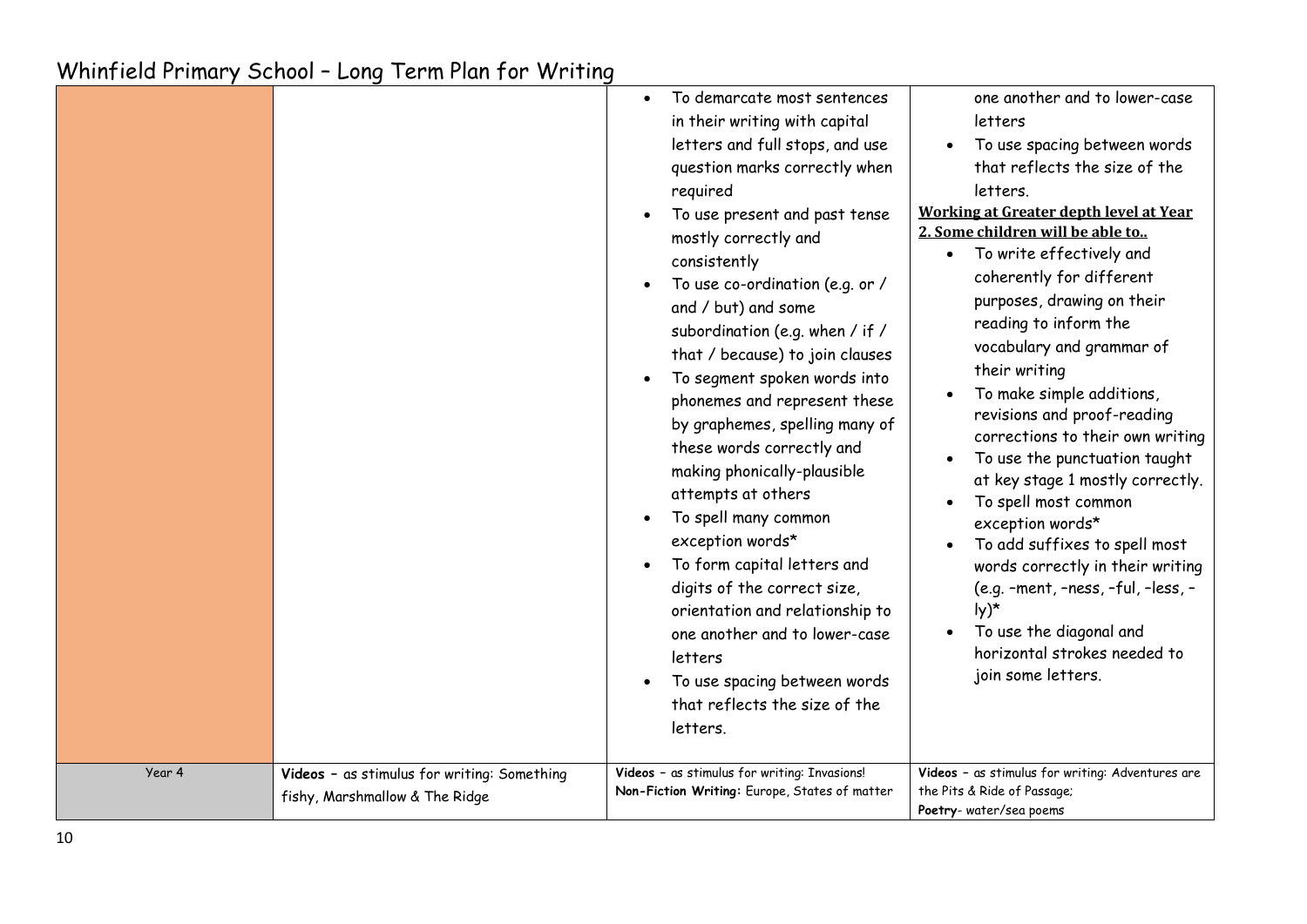|                | Poetry - Christmas poems<br>Non-Fiction Writing: Roman Army Fact File<br>Fiction writing: Something Fishy Retell;<br>Marshmallow Setting, Character description,<br>Retell & The Ridge - Write about a bike ride                                                                                                                                                                                                                                                                                                                                                                                                           | Fiction writing: Escape from Pompeii & Invasions<br>imaginative writing                                                                                                                                                                                                                                                                                                                                                                                                                                                                                                           | Non-Fiction writing - Animal<br>habitats/conservation<br>Fiction writing: The Black Hat, Adventures are<br>the Pits & Ride of Passage                                                                                                                                                                                                                                                                                                                                                                                                                              |
|----------------|----------------------------------------------------------------------------------------------------------------------------------------------------------------------------------------------------------------------------------------------------------------------------------------------------------------------------------------------------------------------------------------------------------------------------------------------------------------------------------------------------------------------------------------------------------------------------------------------------------------------------|-----------------------------------------------------------------------------------------------------------------------------------------------------------------------------------------------------------------------------------------------------------------------------------------------------------------------------------------------------------------------------------------------------------------------------------------------------------------------------------------------------------------------------------------------------------------------------------|--------------------------------------------------------------------------------------------------------------------------------------------------------------------------------------------------------------------------------------------------------------------------------------------------------------------------------------------------------------------------------------------------------------------------------------------------------------------------------------------------------------------------------------------------------------------|
| Key vocabulary | Full stop, capital letter, apostrophe for possession,<br>apostrophe for omission, genre, preposition, noun<br>phrase, paragraphs, fronted adverbials, edit,<br>subordinate, clause, pronouns                                                                                                                                                                                                                                                                                                                                                                                                                               | Exclamation mark, question mark, commas, list,<br>genre, tense, cohesion, coordinated conjunctions,<br>subordinated conjunctions, amendments,<br>homophones, Smilies, verb agreement                                                                                                                                                                                                                                                                                                                                                                                              | Consolidation of autumn and spring term.                                                                                                                                                                                                                                                                                                                                                                                                                                                                                                                           |
| Prior learning | Working towards in Year 3<br>To use capital letters to start<br>sentences, for some proper nouns,<br>days, months and personal pronoun<br>To use full stops appropriately<br>To use exclamation marks<br>To use question marks<br>To use commas in a list<br>To use some appropriate features<br>for the genre of writing<br>To use conjunctions such as, when,<br>before, after, while, so, because<br>To use prepositions<br>To use the correct tense (verbs)<br>To use appropriate nouns and<br>pronouns<br>To sometimes use compound and<br>complex sentences<br>To make appropriate word choices<br>for the text type | Working towards in Year 3<br>To use capital letters to start<br>sentences, for some proper<br>nouns, days, months and<br>personal pronoun 'I'<br>To use full stops appropriately<br>To use exclamation marks<br>To use question marks<br>To use commas in a list<br>To use some appropriate<br>features for the genre of<br>writing<br>To use conjunctions such as,<br>when, before, after, while, so,<br>because<br>To use prepositions<br>To use the correct tense<br>(verbs)<br>To use appropriate nouns and<br>pronouns<br>To sometimes use compound<br>and complex sentences | Working at the expected level at<br><u>Year 3</u><br>Meeting all of the objectives below<br>To use inverted commas to<br>punctuate direct speech<br>To use apostrophes for<br>omission<br>To use apostrophes for<br>possession<br>To use 'a' and 'an' correctly<br>To consistently use appropriate<br>features for the genre of<br>writing<br>To use adverbs and<br>prepositions to show time, place<br>and cause<br>To expand noun phrases using<br>adjectives<br>To use paragraphs - organised<br>around a theme<br>To use subordinate clauses<br>To use similes |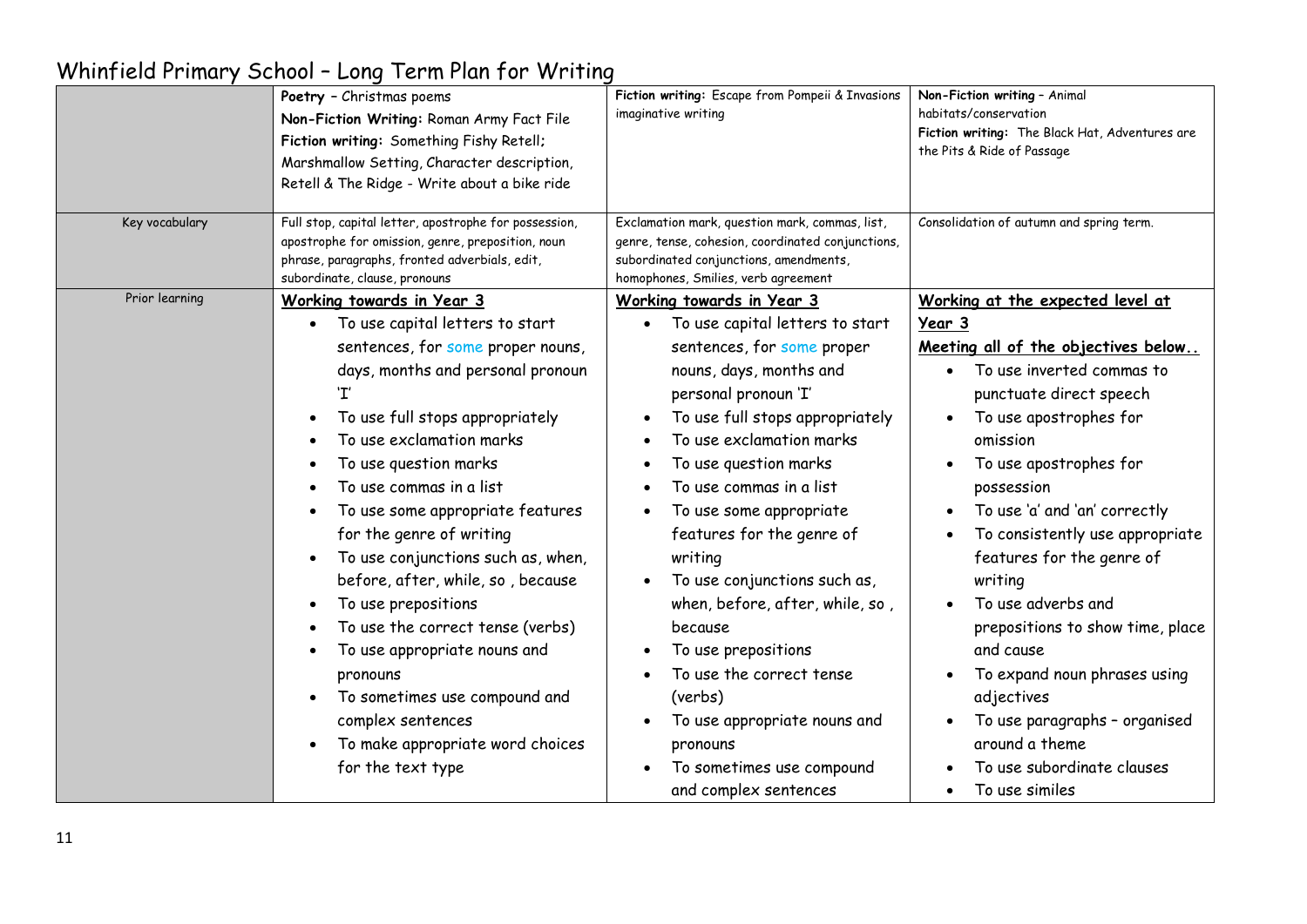| To proof read their own work for<br>errors and make simple<br>improvements with support<br>To spell some Year 3 common<br>$\bullet$<br>exception words<br>Use the diagonal and horizontal | To make appropriate word<br>$\bullet$<br>choices for the text type<br>To proof read their own work<br>$\bullet$<br>for errors and make simple<br>improvements with support<br>To spell some Year 3 common<br>$\bullet$                                                                                                                                                                        | To spell and use homophones<br>correctly e.g. which/witch,<br>there/their/they're<br>To proof read their own work<br>for errors and make<br>improvements                                                                                                                                                                                                                                               |
|-------------------------------------------------------------------------------------------------------------------------------------------------------------------------------------------|-----------------------------------------------------------------------------------------------------------------------------------------------------------------------------------------------------------------------------------------------------------------------------------------------------------------------------------------------------------------------------------------------|--------------------------------------------------------------------------------------------------------------------------------------------------------------------------------------------------------------------------------------------------------------------------------------------------------------------------------------------------------------------------------------------------------|
| strokes that are needed to join<br>letters and begin to join some of                                                                                                                      | exception words<br>Use the diagonal and horizontal<br>$\bullet$                                                                                                                                                                                                                                                                                                                               | To make ambitious word<br>choices                                                                                                                                                                                                                                                                                                                                                                      |
| their writing.                                                                                                                                                                            | strokes that are needed to join<br>letters and begin to join some<br>of their writing.                                                                                                                                                                                                                                                                                                        | To spell most Year 3 common<br>exception words spelt<br>correctly.                                                                                                                                                                                                                                                                                                                                     |
|                                                                                                                                                                                           | Working at the expected level at                                                                                                                                                                                                                                                                                                                                                              | To use joined cursive                                                                                                                                                                                                                                                                                                                                                                                  |
|                                                                                                                                                                                           | Year 3                                                                                                                                                                                                                                                                                                                                                                                        | handwriting                                                                                                                                                                                                                                                                                                                                                                                            |
|                                                                                                                                                                                           | Meeting some of the objectives                                                                                                                                                                                                                                                                                                                                                                | Working at Greater depth level at                                                                                                                                                                                                                                                                                                                                                                      |
|                                                                                                                                                                                           | below                                                                                                                                                                                                                                                                                                                                                                                         | Year 3. Some children will be able                                                                                                                                                                                                                                                                                                                                                                     |
|                                                                                                                                                                                           | To use inverted commas to<br>punctuate direct speech<br>To use apostrophes for<br>omission<br>To use apostrophes for<br>possession<br>To use 'a' and 'an' correctly<br>$\bullet$<br>To consistently use appropriate<br>$\bullet$<br>features for the genre of<br>writing<br>To use adverbs and<br>prepositions to show time,<br>place and cause<br>To expand noun phrases using<br>adjectives | <u>to</u><br>To plan and write with an<br>understanding of purpose and<br>audience<br>To make deliberate and<br>ambitious words choices to add<br>detail, effect and engage the<br>reader<br>To maintain the correct tense<br>(including present perfect)<br>To punctuate direct speech<br>accurately<br>To use subordinate clauses<br>sometimes changing the<br>position of the subordinate<br>clause |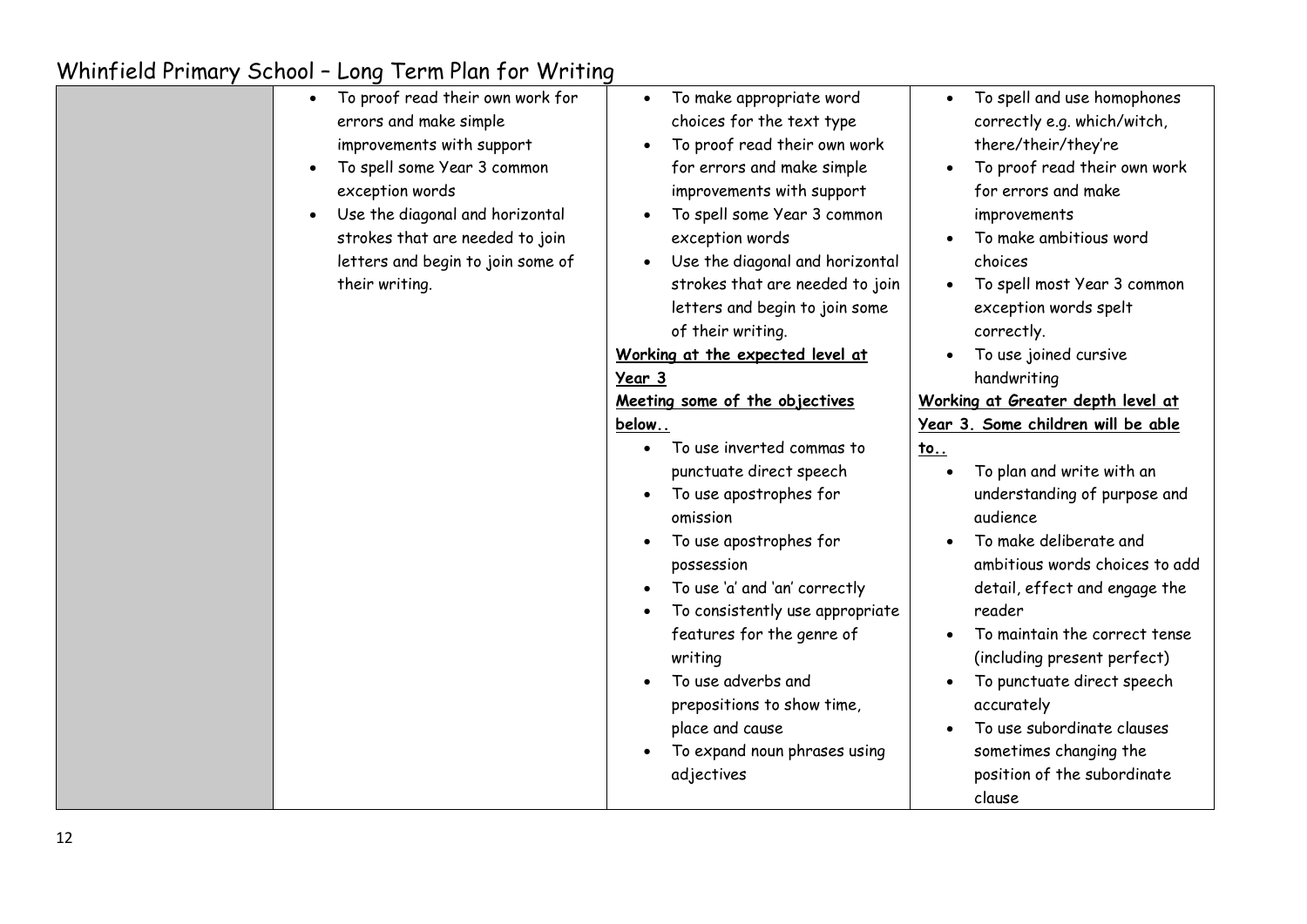|                |                                                                                                                                                                                                                                                                                                                                                                                                  | To use paragraphs - organised<br>around a theme<br>To use subordinate clauses<br>To use similes<br>To spell and use homophones<br>correctly e.g. which/witch,<br>there/their/they're<br>To proof read their own work<br>for errors and make<br>improvements<br>To make ambitious word<br>choices<br>To spell most Year 3 common<br>exception words spelt<br>correctly.<br>To use joined cursive<br>handwriting | To use a range of coordinating<br>and subordinating conjunctions<br>To spell many of the Year 3<br>common exception words<br>To use joined cursive<br>handwriting                   |
|----------------|--------------------------------------------------------------------------------------------------------------------------------------------------------------------------------------------------------------------------------------------------------------------------------------------------------------------------------------------------------------------------------------------------|----------------------------------------------------------------------------------------------------------------------------------------------------------------------------------------------------------------------------------------------------------------------------------------------------------------------------------------------------------------------------------------------------------------|-------------------------------------------------------------------------------------------------------------------------------------------------------------------------------------|
| Year 5         | Journey - writing the narrative to accompany the<br>picture book, writing a new adventure.<br>Around the world in 80 Days - description of a<br>setting.<br>The Saga of Biorn - story openings, a retell of the<br>story, descriptions of Viking village and Vikings.<br>Biorn the Viking Voice over<br>How to train a Dragon - instructions, design your own<br>dragon and write a description. | 23 degrees 5 minutes video clip - write a diary<br>entry in character<br>The Highwayman - write letters in character,<br>write an alternative ending, audio news bulletin,<br>write newspaper report.                                                                                                                                                                                                          | The Wreck of the Zanibar - character portrait,<br>report on turtles, newspaper report, diary entry.<br>Boy in the Tower - fact files, letter in<br>character, alternative viewpoint |
| Key vocabulary | Capital letter, full stop, exclamation marks, inverted<br>commas, apostrophe for omission, apostrophe for<br>possession, paragraphs, tense, subject/verb                                                                                                                                                                                                                                         | Brackets, dashes, commas, parenthesis, colons,<br>pronouns, metaphors, modal verbs, dialogue                                                                                                                                                                                                                                                                                                                   | Consolidation of vocab from the autumn and<br>spring term                                                                                                                           |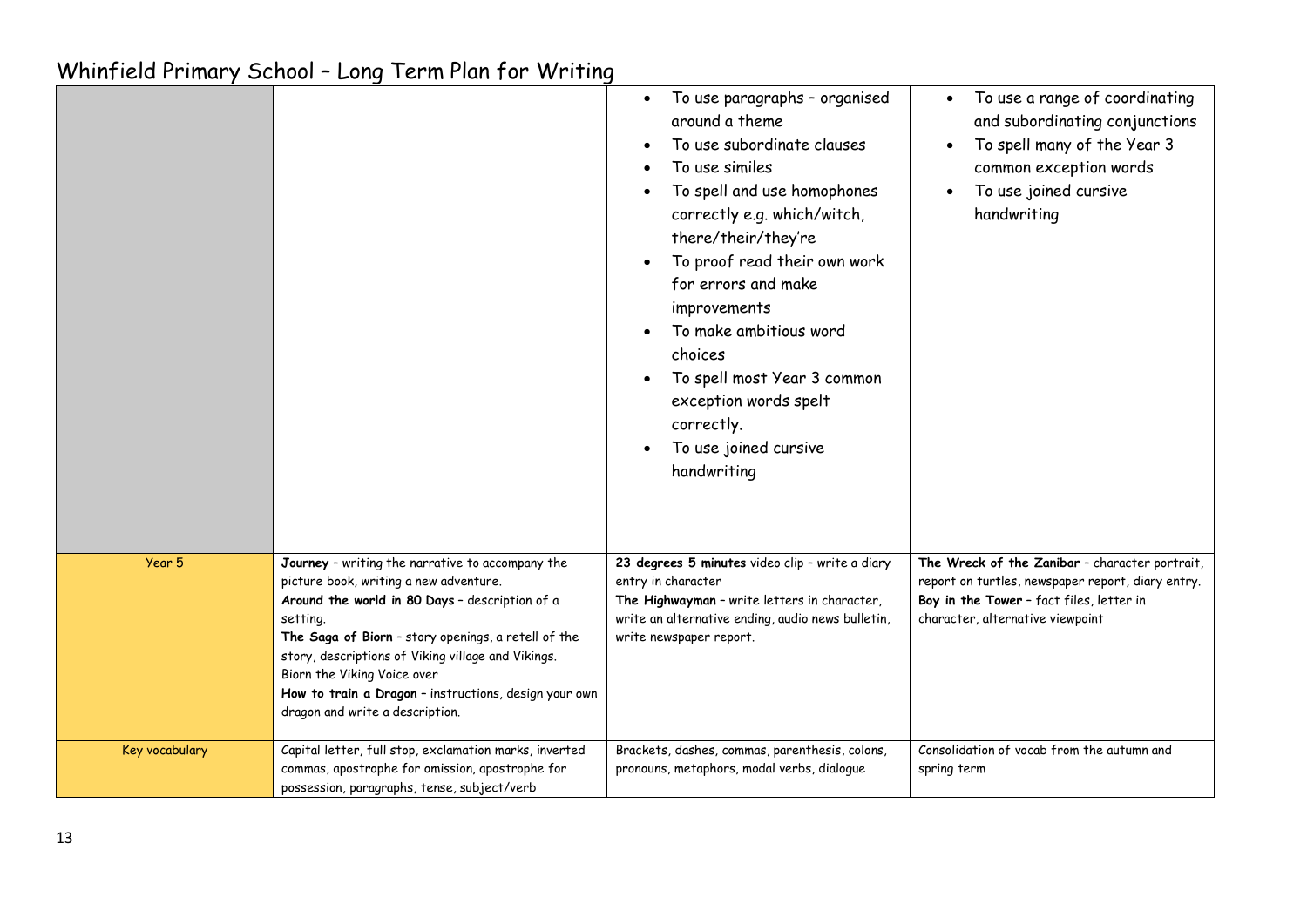|                | agreement. Cohesive devices, conjunctions, figurative<br>language, similes, alliteration                                                                                                                                                                                                                                                                                                                                                                                                                                                                                                                                                                                                                                                                                                                                                                                                                                                                                                                                                                                                                                                                                |                                                                                                                                                                                                                                                                                                                                                                                                                                                                                                                                                                                                                                                                                                                                                                                                                                                                                                                                                                                                                                 |                                                                                                                                                                                                                                                                                                                                                                                                                                                                                                                                                                                                                                                                                                                                                                                                                                                                                                                                                                                                                                           |
|----------------|-------------------------------------------------------------------------------------------------------------------------------------------------------------------------------------------------------------------------------------------------------------------------------------------------------------------------------------------------------------------------------------------------------------------------------------------------------------------------------------------------------------------------------------------------------------------------------------------------------------------------------------------------------------------------------------------------------------------------------------------------------------------------------------------------------------------------------------------------------------------------------------------------------------------------------------------------------------------------------------------------------------------------------------------------------------------------------------------------------------------------------------------------------------------------|---------------------------------------------------------------------------------------------------------------------------------------------------------------------------------------------------------------------------------------------------------------------------------------------------------------------------------------------------------------------------------------------------------------------------------------------------------------------------------------------------------------------------------------------------------------------------------------------------------------------------------------------------------------------------------------------------------------------------------------------------------------------------------------------------------------------------------------------------------------------------------------------------------------------------------------------------------------------------------------------------------------------------------|-------------------------------------------------------------------------------------------------------------------------------------------------------------------------------------------------------------------------------------------------------------------------------------------------------------------------------------------------------------------------------------------------------------------------------------------------------------------------------------------------------------------------------------------------------------------------------------------------------------------------------------------------------------------------------------------------------------------------------------------------------------------------------------------------------------------------------------------------------------------------------------------------------------------------------------------------------------------------------------------------------------------------------------------|
| Prior learning | <b>Working towards in Year 4</b><br>To use capital letters, full stops,<br>exclamation marks and question<br>marks<br>To use inverted commas and other<br>punctuation to indicate direct speech<br>e.g. The conductor shouted, "Sit<br>down!" - a comma after the reporting<br>clause; end punctuation within<br>inverted commas.<br>To use apostrophes to indicate<br>possession and omission<br>To use apostrophes for singular<br>$\bullet$<br>possession and plural possession.<br>To use some appropriate features for<br>$\bullet$<br>the genre of writing<br>To use prepositions to express time<br>and cause<br>To expand noun phrases using<br>adjectives and prepositions<br>To use paragraphs ensuring they are<br>$\bullet$<br>organized around a theme<br>To use fronted adverbials (e.g. Later<br>that day, I heard about the bad news)<br>To proof read their own work for<br>$\bullet$<br>errors, make simple improvements<br>with support<br>To use subordinate clauses<br>To use appropriate pronouns to avoid<br>repetition<br>Handwriting: Increase the legibility,<br>consistency and quality of handwriting<br>To spell some Y3/4 words correctly | <b>Working towards in Year 4</b><br>• To use capital letters, full stops,<br>exclamation marks and question<br>marks<br>To use inverted commas and<br>other punctuation to indicate<br>direct speech e.g. The conductor<br>shouted, "Sit down!" - a comma<br>after the reporting clause; end<br>punctuation within inverted<br>commas.<br>To use apostrophes to indicate<br>possession and omission<br>To use apostrophes for singular<br>possession and plural<br>possession.<br>To use some appropriate<br>$\bullet$<br>features for the genre of writing<br>To use prepositions to express<br>time and cause<br>To expand noun phrases using<br>adjectives and prepositions<br>To use paragraphs ensuring they<br>$\bullet$<br>are organized around a theme<br>To use fronted adverbials (e.g.<br>Later that day, I heard about the<br>bad news)<br>To proof read their own work for<br>errors, make simple<br>improvements with support<br>To use subordinate clauses<br>To use appropriate pronouns to<br>avoid repetition | Working at the expected level at Year<br>$\overline{\mathbf{4}}$<br>Meeting all of the objectives below<br>To consistently use capital<br>$\bullet$<br>letters, full stops, question marks,<br>exclamation marks, speech<br>punctuation, commas in a list<br>To begin to use commas to mark<br>clauses<br>To use fronted adverbials and<br>demarcate with commas<br>consistently<br>To use singular possession and<br>plural possession apostrophes<br>with accuracy.<br>To consistently use appropriate<br>features for the genre of writing<br>To maintain tense throughout a<br>piece.<br>To use nouns and pronouns<br>effectively to aid cohesion and<br>avoid repetition<br>To use co-ordinating and<br>subordinating conjunctions<br>To consistently use paragraphs<br>organised around a theme<br>To proof read own work making<br>clear and accurate amendments.<br>To spell most Y3/4 words<br>correctly<br>To spell homophones correctly<br>To spell words correctly using:the<br>prefixes:<br>sub, inter, super, anti, autothe |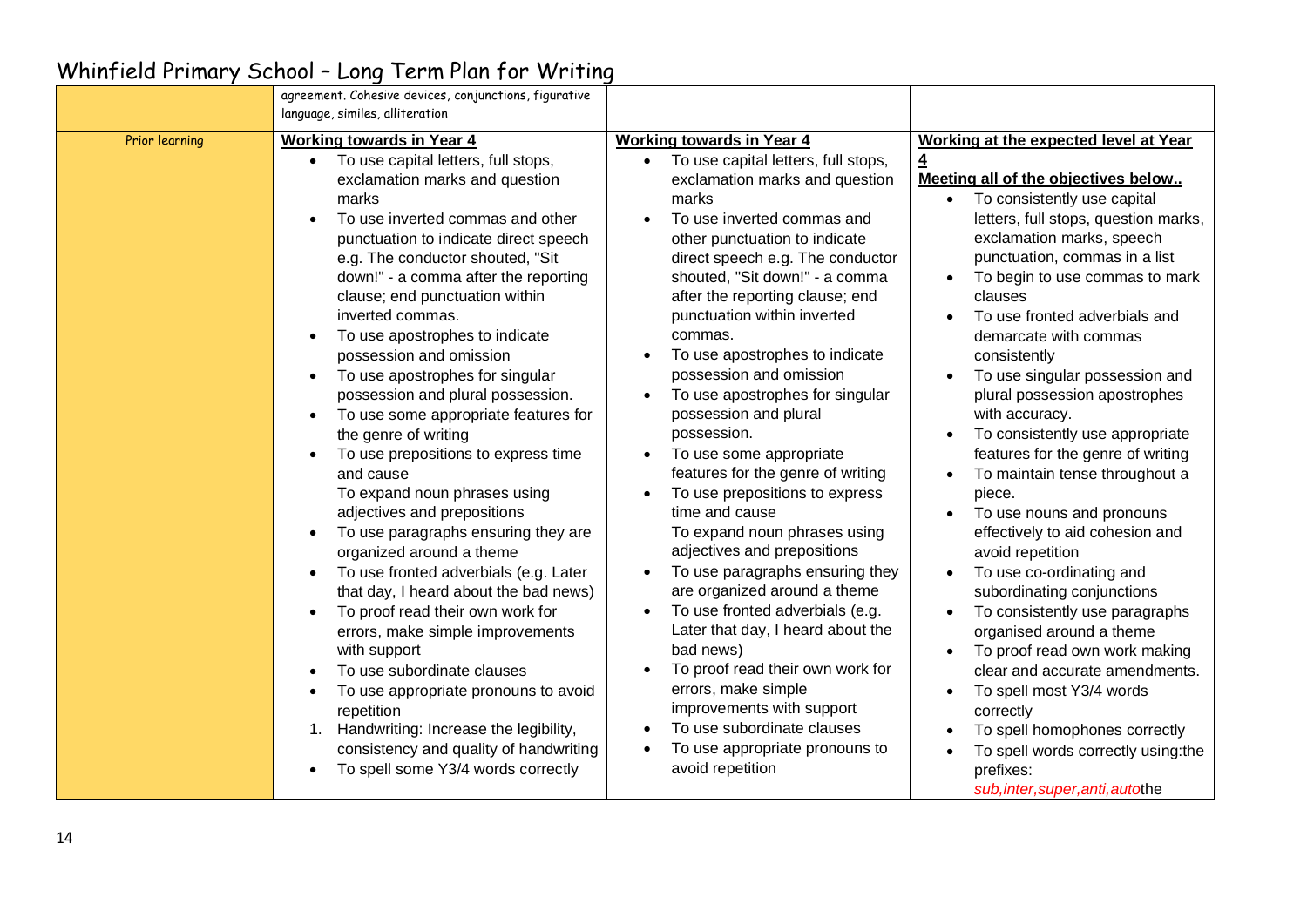|  | 2.        | Handwriting: Increase the             |           | suffixes: -ation, ly, -sure, sion, -          |
|--|-----------|---------------------------------------|-----------|-----------------------------------------------|
|  |           | legibility, consistency and quality   |           | ous, tion, sion, ssion, cian                  |
|  |           | of handwriting                        |           | Handwriting: consistently joined              |
|  |           | To spell some Y3/4 words              |           | correctly                                     |
|  |           | correctly                             |           |                                               |
|  |           | Working at the expected level at Year |           | <b>Working at Greater depth level at Year</b> |
|  |           |                                       |           | 4. Some children will be able to              |
|  |           | <b>Meeting some of the objectives</b> |           | To use all punctuation                        |
|  | below     |                                       |           | consistently and accurately                   |
|  | $\bullet$ | To consistently use capital           | $\bullet$ | To consistently use commas to                 |
|  |           | letters, full stops, question         |           | mark clauses                                  |
|  |           | marks, exclamation marks,             |           | To write narratives that are well             |
|  |           | speech punctuation, commas in         |           | structured and well-paced.                    |
|  |           | a list                                |           | To proof own and others' work                 |
|  |           | To begin to use commas to mark        |           | making clear and accurate                     |
|  |           | clauses                               |           | amendments consistently.                      |
|  |           | To use fronted adverbials and         |           | To create a more detailed                     |
|  |           | demarcate with commas                 |           | setting, characters and plot to               |
|  |           | consistently                          |           | fully engage the reader                       |
|  |           | To use singular possession and        |           | consistently using similes and                |
|  |           | plural possession apostrophes         |           | ambitious word choices                        |
|  |           | with accuracy.                        |           | To consistently organise                      |
|  |           | To consistently use appropriate       |           | paragraphs around a theme and                 |
|  |           | features for the genre of writing     |           | aid cohesion within paragraphs.               |
|  | $\bullet$ | To maintain tense throughout a        |           | Always maintain tense.                        |
|  |           | piece.                                |           | To ensure correct subject and                 |
|  |           | To use nouns and pronouns             |           | verb agreement                                |
|  |           | effectively to aid cohesion and       |           |                                               |
|  |           | avoid repetition                      |           |                                               |
|  |           | To use co-ordinating and              |           |                                               |
|  |           | subordinating conjunctions            |           |                                               |
|  |           | To consistently use paragraphs        |           |                                               |
|  |           | organised around a theme              |           |                                               |
|  |           | To proof read own work making         |           |                                               |
|  |           | clear and accurate amendments.        |           |                                               |
|  |           | To spell most Y3/4 words              |           |                                               |
|  |           | correctly                             |           |                                               |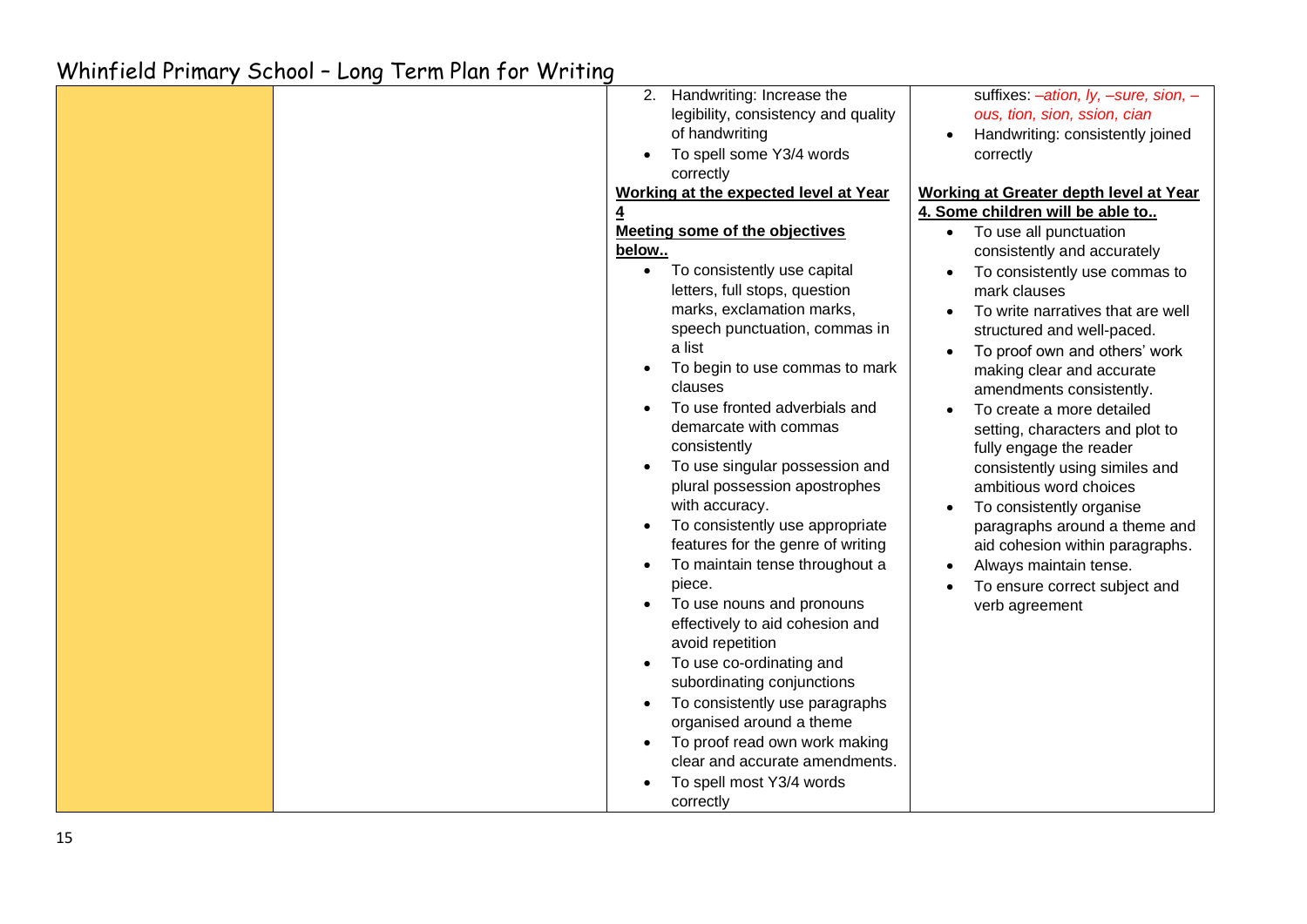|                |                                                                                                                                                                                                                                                                                                                                                                                                                                                                                                                                                                                                                                                                                                                                                     | To spell homophones correctly<br>To spell words correctly<br>using:the prefixes:<br>sub, inter, super, anti, autothe<br>suffixes: -ation, ly, -sure, sion, -<br>ous, tion, sion, ssion, cian<br>Handwriting: consistently joined<br>correctly                                                                                                                                                                                                                                                                                                                                                                                                                                          |                                                                                                                                                                                                                                                                                                                                                                                                                                                                                                                                                                                                                                                                                                  |
|----------------|-----------------------------------------------------------------------------------------------------------------------------------------------------------------------------------------------------------------------------------------------------------------------------------------------------------------------------------------------------------------------------------------------------------------------------------------------------------------------------------------------------------------------------------------------------------------------------------------------------------------------------------------------------------------------------------------------------------------------------------------------------|----------------------------------------------------------------------------------------------------------------------------------------------------------------------------------------------------------------------------------------------------------------------------------------------------------------------------------------------------------------------------------------------------------------------------------------------------------------------------------------------------------------------------------------------------------------------------------------------------------------------------------------------------------------------------------------|--------------------------------------------------------------------------------------------------------------------------------------------------------------------------------------------------------------------------------------------------------------------------------------------------------------------------------------------------------------------------------------------------------------------------------------------------------------------------------------------------------------------------------------------------------------------------------------------------------------------------------------------------------------------------------------------------|
| Year 6         | Based on Why the Whales Came: Setting description,<br>informal letter, dialogue and narrative between<br>characters                                                                                                                                                                                                                                                                                                                                                                                                                                                                                                                                                                                                                                 | Newspaper report (Why the Whales Came)<br>Informative leaflet based on the Isles of Scilly<br>(Why the Whales Came)<br>Character description based on the film clip<br>'Pandora'                                                                                                                                                                                                                                                                                                                                                                                                                                                                                                       | Dialogue and narrative based on the film clip<br>'Home Sweet Home'<br>Narrative recount of the film clip 'Alma'<br>Debate/persuasive text relating to current topic                                                                                                                                                                                                                                                                                                                                                                                                                                                                                                                              |
| Key Vocabulary | Paragraphs, similes, alliteration, headings,<br>subheadings, bullet points, capital letters and full<br>stops, question mark, exclamation mark, commas,<br>apostrophes for omission and possession.                                                                                                                                                                                                                                                                                                                                                                                                                                                                                                                                                 | Atmosphere, metaphors, similes, alliteration,<br>persuasive language, dialogue, contractions,<br>passive verbs, modal verbs, cohesive, pronouns,<br>synonyms, adverbials, verb tense, brackets,<br>parenthesis, dash, hyphen, semi-colon                                                                                                                                                                                                                                                                                                                                                                                                                                               | Consolidation of autumn and spring terms.                                                                                                                                                                                                                                                                                                                                                                                                                                                                                                                                                                                                                                                        |
| Prior learning | Working towards in Year 5<br>To consistently use capital letters, full<br>stops, question marks, exclamation marks,<br>speech punctuation, commas in a list<br>To use apostrophes for possession and<br>$\bullet$<br>omission<br>To ensure writing is well structured with<br>$\bullet$<br>sentences clearly organised<br>To consistently use the correct tense<br>$\bullet$<br>throughout the piece of writing<br>To ensure the correct subject and verb<br>$\bullet$<br>agreement<br>To use a range of adverbs to indicate<br>$\bullet$<br>degrees of possibility<br>To use cohesive devices for time and place<br>$\bullet$<br>(adverbials)<br>To begin to build cohesion using a range of<br>$\bullet$<br>conjunctions to introduce scenes/link | Working towards in Year 5<br>To consistently use capital letters, full<br>stops, question marks, exclamation<br>marks, speech punctuation, commas<br>in a list<br>To use apostrophes for possession<br>and omission<br>To ensure writing is well structured<br>with sentences clearly organised<br>To consistently use the correct tense<br>$\bullet$<br>throughout the piece of writing<br>To ensure the correct subject and verb<br>$\bullet$<br>agreement<br>To use a range of adverbs to indicate<br>$\bullet$<br>degrees of possibility<br>To use cohesive devices for time and<br>place (adverbials)<br>To begin to build cohesion using a<br>range of conjunctions to introduce | Working at the expected level at Year 5<br>Meeting all of the objectives below.<br>To consistently punctuate writing as<br>above, as well as brackets, dashes and<br>commas for parenthesis and colons for<br>lists<br>To use commas to clarify meaning or<br>avoid ambiguity with increasing<br>accuracy<br>To use relative clauses beginning with<br>a variety of relative pronouns (who,<br>which, where, when, whose, that)<br>To consistently and accurately build<br>cohesion using a range of conjunctions<br>to introduce scenes/link events and<br>indicate changes in time or place.<br>To use figurative and expressive<br>language to evoke mood and<br>atmosphere by using similes, |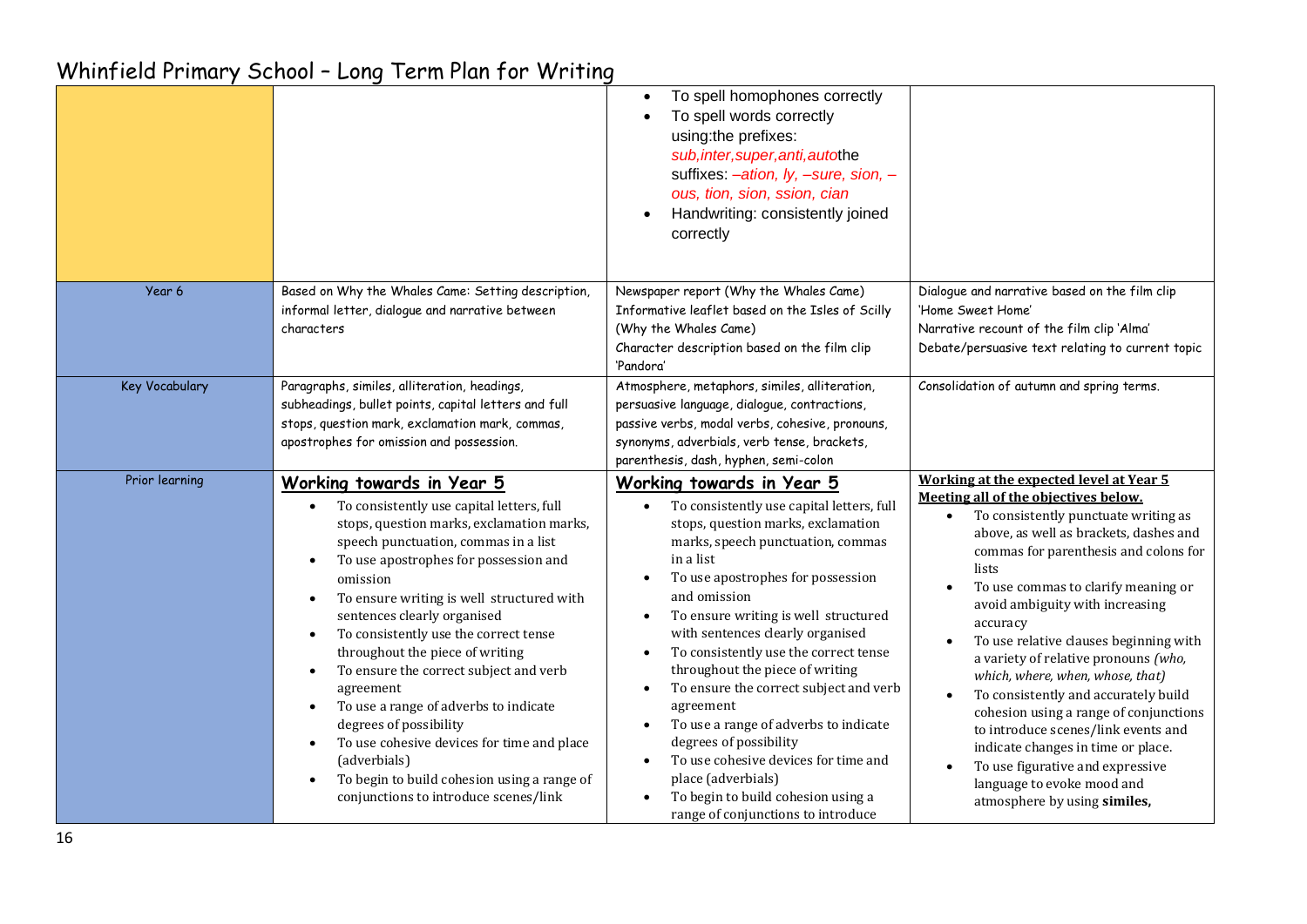| events and indicate changes in time or<br>place.<br>To begin to use figurative and expressive<br>language to evoke mood and atmosphere<br>by using similes, alliteration and<br>powerful vocabulary choices<br>To spell most words from Y3/4 spelling list<br>$\bullet$<br>Handwriting: a reasonable amount joined<br>$\bullet$<br>correctly | scenes/link events and indicate<br>changes in time or place.<br>To begin to use figurative and<br>expressive language to evoke mood<br>and atmosphere by using similes,<br>alliteration and powerful<br>vocabulary choices<br>To spell most words from Y3/4<br>spelling list<br>Handwriting: a reasonable amount<br>$\bullet$<br>joined correctly<br>Working at the expected level at Year 5<br>Meeting some of the objectives below.<br>To consistently punctuate writing as<br>above, as well as brackets, dashes and<br>commas for parenthesis and colons<br>for lists<br>To use commas to clarify meaning or<br>avoid ambiguity with increasing<br>accuracy<br>To use relative clauses beginning with<br>a variety of relative pronouns (who,<br>which, where, when, whose, that)<br>To consistently and accurately build<br>cohesion using a range of conjunctions<br>to introduce scenes/link events and<br>indicate changes in time or place.<br>To use figurative and expressive<br>language to evoke mood and<br>atmosphere by using similes,<br>metaphors, alliteration and<br>powerful vocabulary choices<br>To consistently use appropriate<br>features for the genre of writing with<br>an awareness of audience and<br>purpose<br>To use a range of modal verbs to<br>indicate degrees of possibility<br>Spelling - Spell many words correctly | metaphors, alliteration and<br>powerful vocabulary choices<br>To consistently use appropriate<br>features for the genre of writing with<br>an awareness of audience and purpose<br>To use a range of modal verbs to<br>$\bullet$<br>indicate degrees of possibility<br>Spelling - Spell many words correctly<br>from Y5/6 spelling list<br>Handwriting - Produce legible joined<br>$\bullet$<br>handwriting.<br>Working at Greater depth level at Year 5.<br>Some children will be able to<br>To use a full range of punctuation<br>$\bullet$<br>accurately including: colons in lists,<br>brackets and dashes.<br>To consistently use commas to clarify<br>$\bullet$<br>meaning or avoid ambiguity<br>To describe settings, characters and<br>atmosphere and integrating dialogue<br>to convey character and advance<br>action.<br>To consistently link ideas with and<br>across paragraphs by using a wide<br>range of conjunctions to clarify<br>relationships<br>To use a range of adverbs and modal<br>$\bullet$<br>verbs to indicate degrees of possibility<br>To use figurative and expressive<br>language to evoke mood and<br>atmosphere by using similes,<br>metaphors, alliteration, powerful<br>vocabulary choices, short sentences<br>for effect and persuasive language |
|----------------------------------------------------------------------------------------------------------------------------------------------------------------------------------------------------------------------------------------------------------------------------------------------------------------------------------------------|--------------------------------------------------------------------------------------------------------------------------------------------------------------------------------------------------------------------------------------------------------------------------------------------------------------------------------------------------------------------------------------------------------------------------------------------------------------------------------------------------------------------------------------------------------------------------------------------------------------------------------------------------------------------------------------------------------------------------------------------------------------------------------------------------------------------------------------------------------------------------------------------------------------------------------------------------------------------------------------------------------------------------------------------------------------------------------------------------------------------------------------------------------------------------------------------------------------------------------------------------------------------------------------------------------------------------------------------------------------|---------------------------------------------------------------------------------------------------------------------------------------------------------------------------------------------------------------------------------------------------------------------------------------------------------------------------------------------------------------------------------------------------------------------------------------------------------------------------------------------------------------------------------------------------------------------------------------------------------------------------------------------------------------------------------------------------------------------------------------------------------------------------------------------------------------------------------------------------------------------------------------------------------------------------------------------------------------------------------------------------------------------------------------------------------------------------------------------------------------------------------------------------------------------------------------------------------------------------------------------------------------------------------------|
|                                                                                                                                                                                                                                                                                                                                              | from Y5/6 spelling list                                                                                                                                                                                                                                                                                                                                                                                                                                                                                                                                                                                                                                                                                                                                                                                                                                                                                                                                                                                                                                                                                                                                                                                                                                                                                                                                      |                                                                                                                                                                                                                                                                                                                                                                                                                                                                                                                                                                                                                                                                                                                                                                                                                                                                                                                                                                                                                                                                                                                                                                                                                                                                                       |